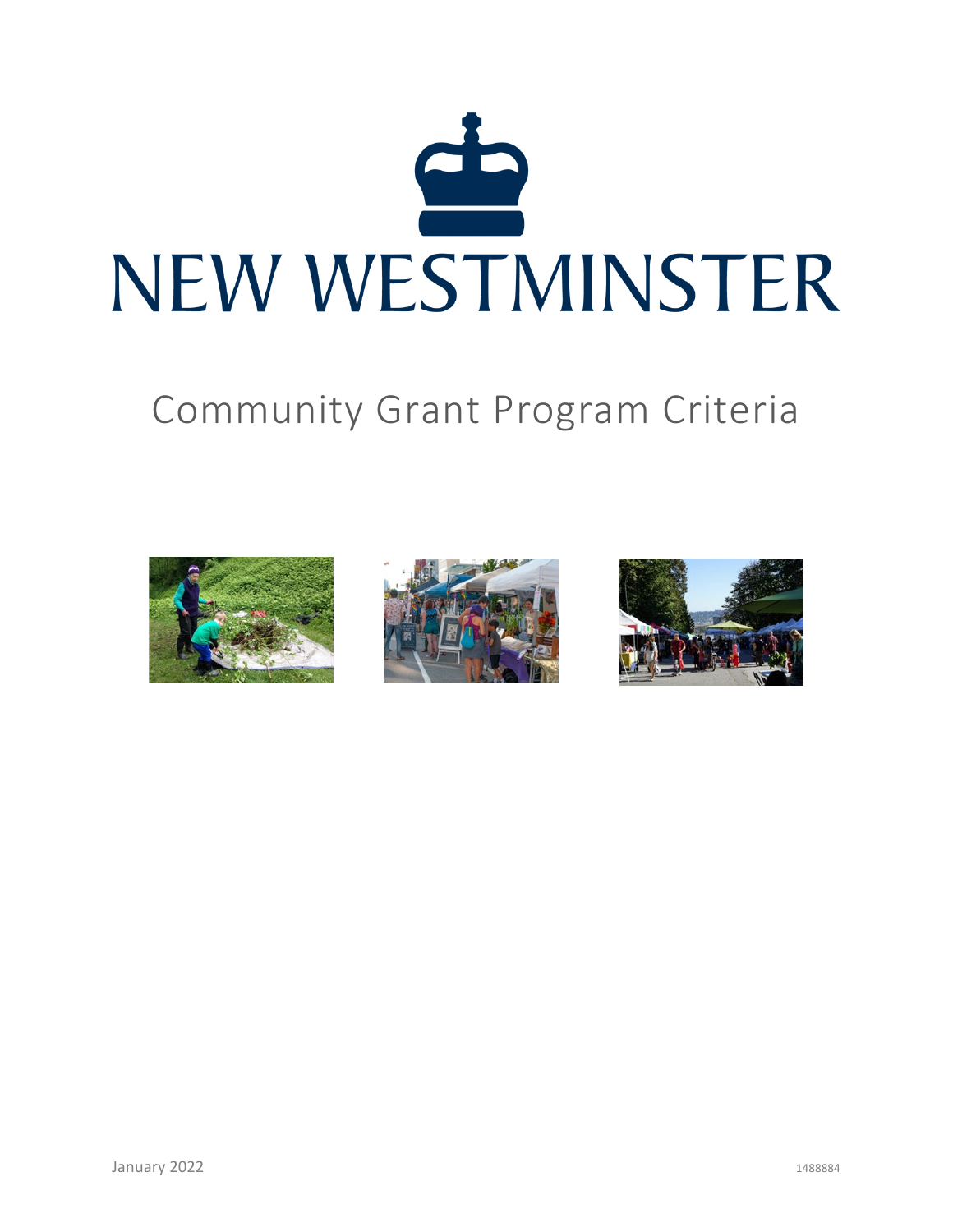# Table of Contents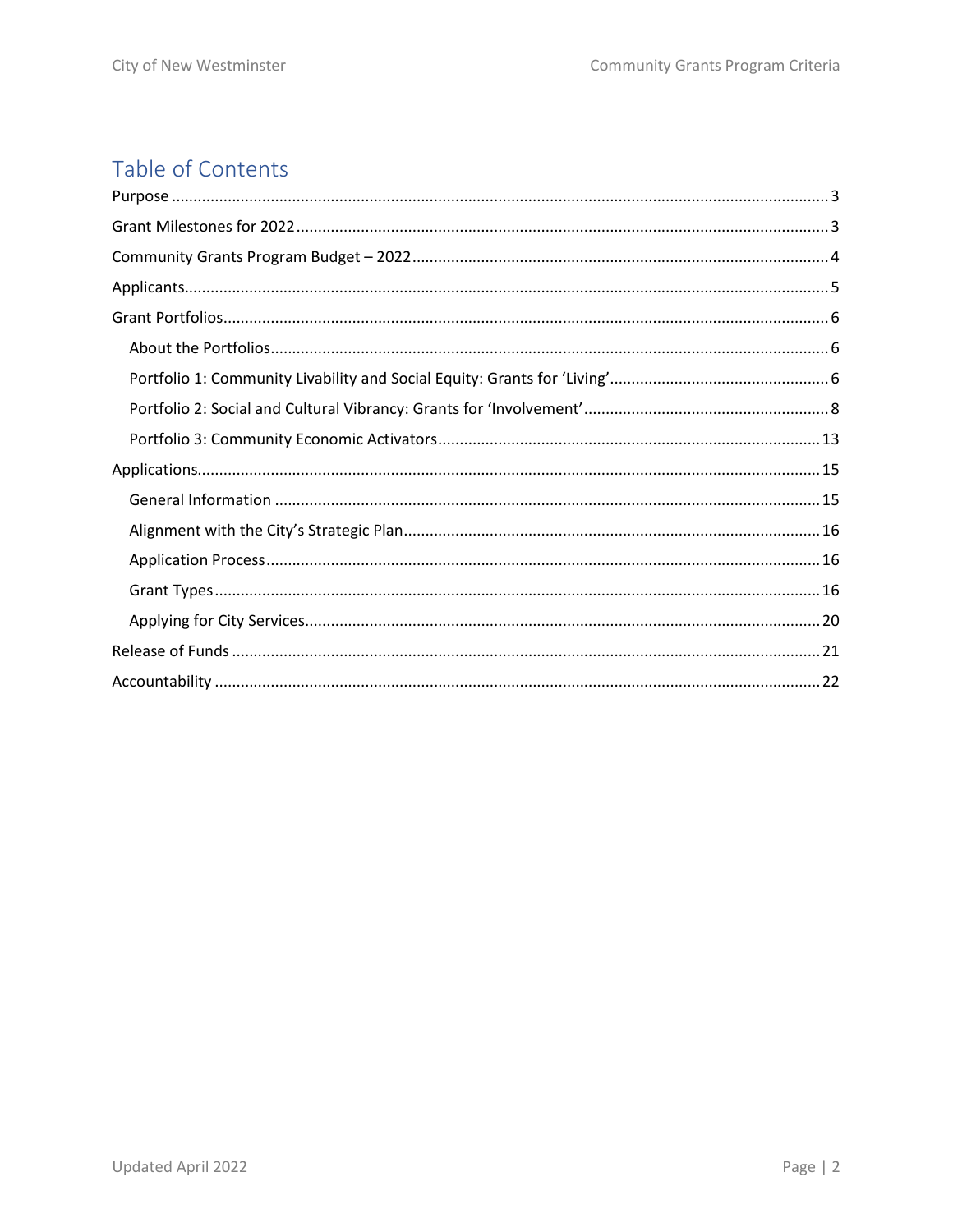### <span id="page-2-0"></span>Purpose

The purpose of this document is to provide information and clarification on the [Community Grant Policy](https://www.newwestcity.ca/database/files/library/Grant_Policy_Final_Draft(1).pdf) and program for the City of New Westminster. This is a public document.

# <span id="page-2-1"></span>Grant Milestones for 2022

The following provides a general timeline for the community grants program.

#### **Spring Grant Opening**

| <b>Grant Information Session</b> | March 29                 |
|----------------------------------|--------------------------|
| Grant Open                       | March 28                 |
| <b>Grant Closed</b>              | $\mu$ April 26 (12:00pm) |

#### **Summer Grant Opening**

| <b>Grant Information Session</b> | June 28           |
|----------------------------------|-------------------|
| Grant Open                       | June 27           |
| <b>Grant Closed</b>              | July 26 (12:00pm) |

#### **2023 Grant Opening**

| <b>Grant Information Session</b>                 | September 8         |
|--------------------------------------------------|---------------------|
| <b>Grant Open</b>                                | August 29           |
| <b>Grant Closed</b>                              | October 4 (12:00pm) |
| Grant Interviews*                                | October $18 - 24$   |
| <b>Grant Decision Communicated to Applicants</b> | December 12         |

\* The City of New Westminster reserves the right to interview any grant applicant to ensure we understand the full scope of the grant and to discuss the project more fully with them. This is neither a positive nor a negative, it allows staff to have clarity on the grant application.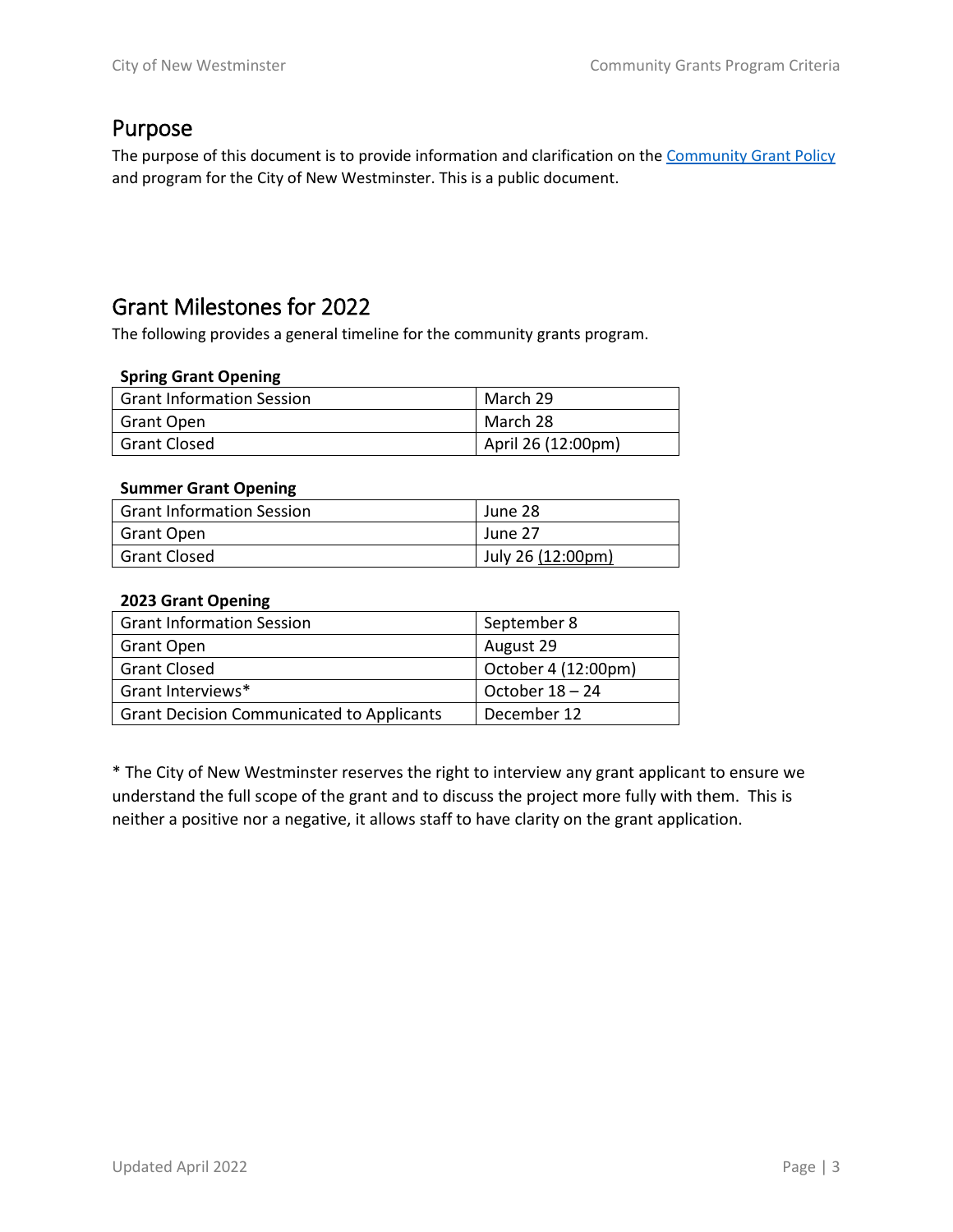# <span id="page-3-0"></span>Community Grants Program Budget – 2022

- 1. Council includes an annual grant amount in the operating budget annually.
- 2. Applicants need to be aware that previous funding levels or awards do not predict future awards.
- 3. The Community Grants Program Budget will have two distinct budgets: one for cash grants and one for city services. Both will be approved during the annual budget process.
- 4. Within the overall Community Grants Program Budget, there are envelopes designated for each portfolio:
	- a. Portfolio 1: Community Livability and Social Equity: Grants for 'Living'
	- b. Portfolio 2: Social and Cultural Vibrancy: Grants for 'Involvement'
	- c. Portfolio 3: Community Economic Activators
		- o Festivals that fall under Portfolio 3 will use funding allocated under Portfolio 2
- 5. A separate budget envelope will be allocated to small one-time grants to allow for granting outside the primary intake period in the fall
- 6. If the full budget within a portfolio is not granted to applicants within that portfolio, funds may be re-allocated to other portfolios or to small one-time grants in subsequent intake periods. This will not change the budget allocations year over year but rather will allow flexibility within a granting cycle.
- 7. The designated budget envelopes within each Portfolio are subject to change from year to year. Recipients should not expect status quo funding from year to year.
- 8. Funds not used within the fiscal year will not carry over to subsequent fiscal years.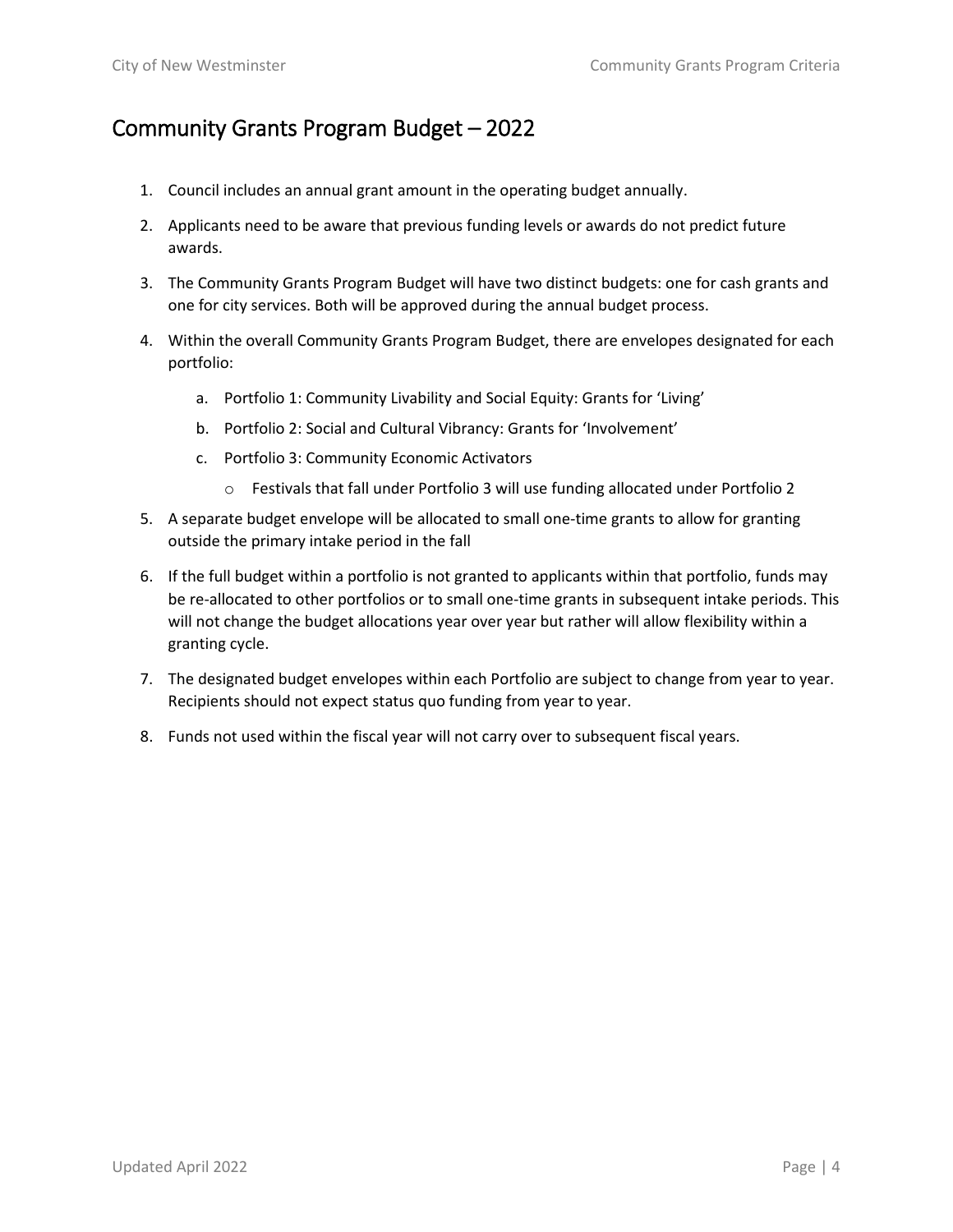# <span id="page-4-0"></span>Applicants

The City of New Westminster accepts applications for the Community Grants Program from the following types of organizations:

| Community<br>Organization | Organizations that are not incorporated but operate solely for the benefit<br>of the community and not their own members. For example, a previous<br>community organization that received grants include:<br>New Westminster Secondary School Dry Grad Committee                                                                                                                              |
|---------------------------|-----------------------------------------------------------------------------------------------------------------------------------------------------------------------------------------------------------------------------------------------------------------------------------------------------------------------------------------------------------------------------------------------|
| Non-Profit Society        | Organizations that are provincially incorporated under the Societies Act in<br>British Columbia or federally incorporated under the Canada Not-for-profit<br>Corporations Act. They may or may not be a registered charity. For<br>example, previous non-profit societies that have received grants include:<br>New Westminster Chamber of Commerce<br>New Westminster Farmers Market Society |
| <b>Registered Charity</b> | Organizations that have been approved by the Canada Revenue Agency as<br>a Registered Charity in Canada. For example, previous registered charities<br>that have received grants include:<br>Big Sisters of BC Lower Mainland<br><b>Family Services of Greater Vancouver</b><br>The Elizabeth Fry Society<br>$\bullet$                                                                        |
| Service Organization      | Community organizations that deliver their own programs, donate to<br>other organizations in their community, and/or provide scholarships and<br>bursaries. For example, previous service organizations that have received<br>grants include:<br>New Westminster Firefighters Charitable Society<br>Rotary Club<br>Kiwanis                                                                    |

For sport travel grants, the City also accepts applications from individual athletes and teams. For more [information, click here.](#page-7-1)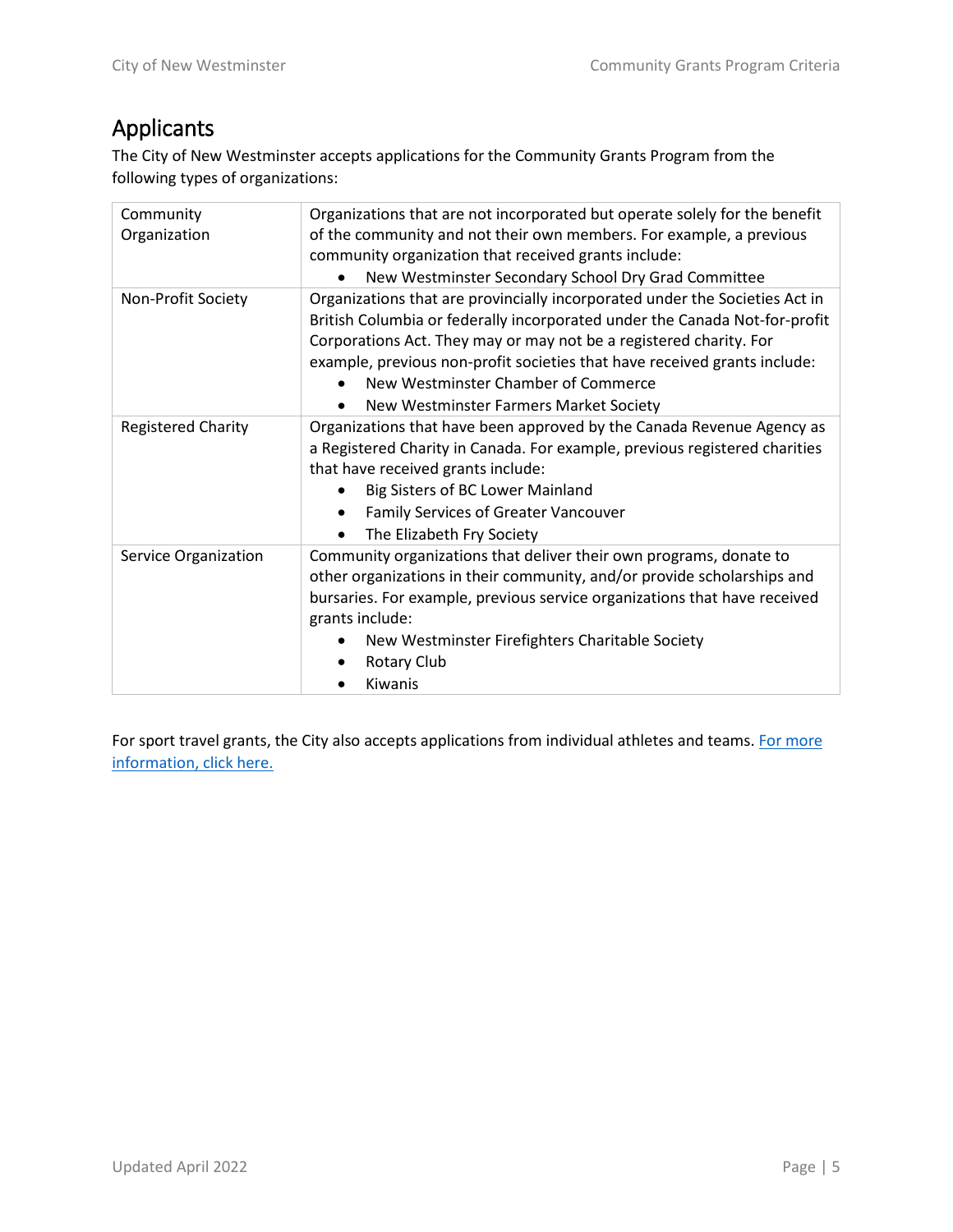# <span id="page-5-0"></span>Grant Portfolios

#### <span id="page-5-1"></span>About the Portfolios

- 1. Within the Community Grants Program, there are three portfolios under which funds are granted. Applicants should choose the portfolio to which they are applying.
- 2. It is possible that the project or program may seem to fit under more than one portfolio. Applicants should choose the one where they believe it has the greatest alignment between the primary purposes of the project or event and the purposes of the portfolio.
- 3. Upon receipt, if the grants program staff believe that the application is a better fit in another portfolio, it will be moved to that portfolio. The organization will be advised that this has occurred, and further questions may be asked by the applicant for clarification. This does not affect the application in any way.
- 4. Each portfolio has an advisory committee made up of community volunteers and city staff that will support the application process and make decisions about the grant applications.

### <span id="page-5-2"></span>Portfolio 1: Community Livability and Social Equity: Grants for 'Living'

The City of New Westminster strives to create a livable community that: is safe and secure; enhances personal independence and dignity; is environmentally sustainable; supports the ability to live a meaningful life; facilitates reconciliation with indigenous peoples; and, fosters engagement in civic, economic, and social life for all residents at any stage of life. Grants in this portfolio will fund organizations, projects, programs, or services that: decrease the vulnerability of people in our community; enhance community safety and quality of life; ensure children receive quality child care; increase economic wellbeing; and, improve the urban and natural environment.

#### Staff Advisors

Each portfolio is staffed by staff advisors who are available to assist applicants. Staff advisors for this portfolio are:

| <b>Child Care</b> | Anur, Mehdic, Housing/Child Care<br><b>Planning Analyst</b>                    | amehdic@newwestcity.ca   | 604-515-3792 |
|-------------------|--------------------------------------------------------------------------------|--------------------------|--------------|
| Environment       | Dan Jokic, Superintendent, Parks<br><b>Operations</b>                          | djokic@newwestcity.ca    | 604-515-3795 |
|                   | Lynn Roxburgh, Acting Supervisor of<br>Land Use Planning and Climate<br>Action | Iroxburgh@newwestcity.ca | 604-515-3805 |
| <b>All Others</b> |                                                                                | grants@newwestcity.ca    | 604-527-4523 |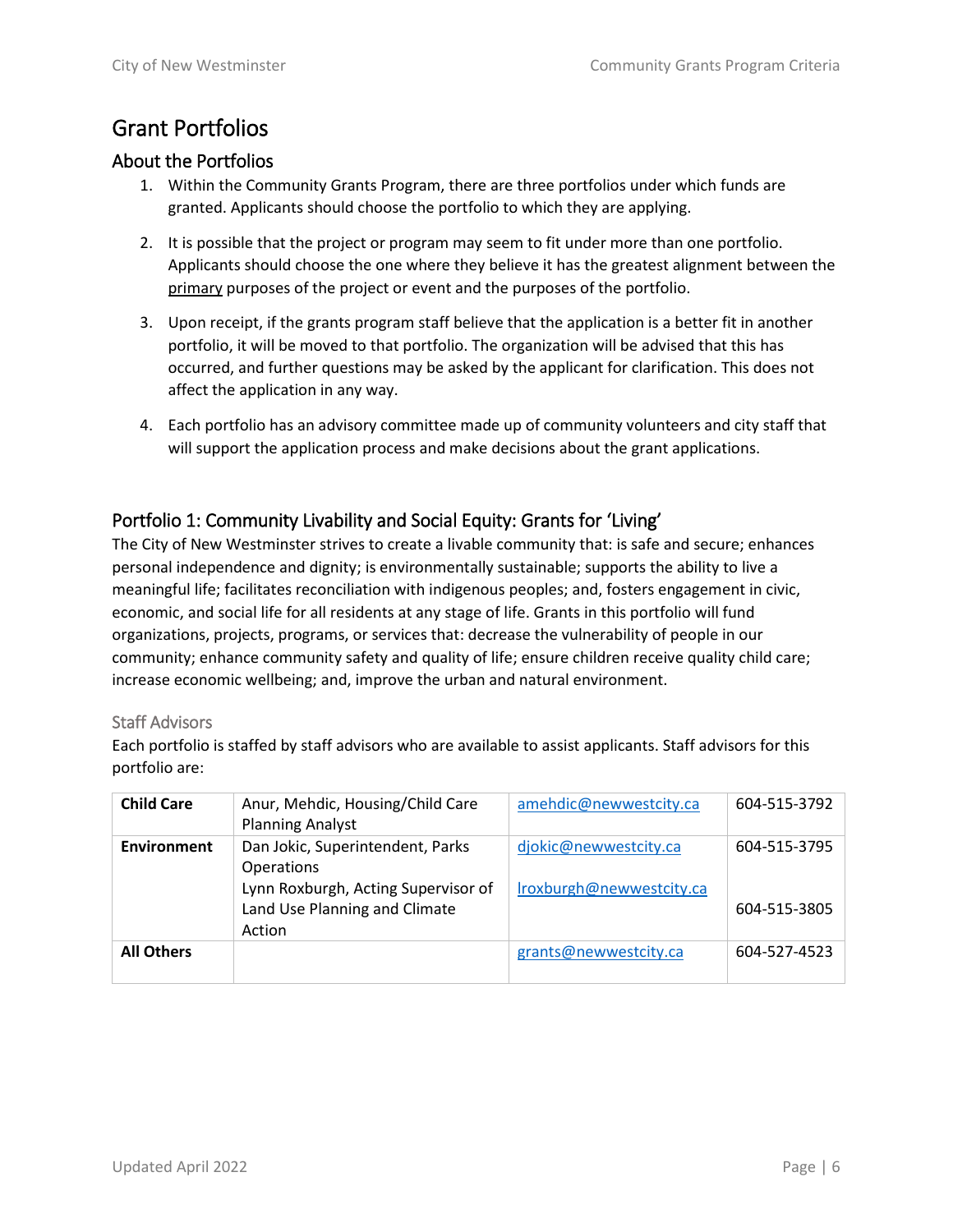#### Child Care

The City is committed to be an active partner in the development and maintenance of a comprehensive child care system that includes the delivery of quality programs that are accessible and affordable. Grants for child care will assist licensed, non-profit child care operators to develop, expand, and/or enhance the delivery of child care services to families in New Westminster, promoting quality, accessibility and affordability of highly needed child care services.

| <b>INFORMATION FOR APPLICANTS</b>                                                                                                                                                                                                                                                                                                                                          | <b>PREVIOUS PROJECT EXAMPLES</b>                                                                   |
|----------------------------------------------------------------------------------------------------------------------------------------------------------------------------------------------------------------------------------------------------------------------------------------------------------------------------------------------------------------------------|----------------------------------------------------------------------------------------------------|
| Eligible projects are ones that promote quality, accessible, and<br>affordable child care for families.                                                                                                                                                                                                                                                                    | $\checkmark$ Replace cribs, mattresses,<br>change tables, and sleeping                             |
| Eligible organizations must be non-profit, licensed child care<br>operators.                                                                                                                                                                                                                                                                                               | mats<br>$\checkmark$ Updates to outdoor play                                                       |
| Applicants can apply for a second grant in a year if they have more<br>than one centre located in New Westminster. Separate<br>applications are required for each project.                                                                                                                                                                                                 | space including fence<br>repairs, ground cover<br>upgrades, and adding picnic<br>table and benches |
| The majority of the grants given to child care operators will be<br>\$5000/year exceptions may be made at the discretion of the<br>committee.                                                                                                                                                                                                                              |                                                                                                    |
| Operators are only eligible if their monthly full-time child care fees<br>are lower than the upper limit set for each care type, based on the<br>annual survey by the YMCA's Child Care Resource and Referral<br>Program:<br>$\checkmark$ Infant (under 1) = \$1495<br>Toddler $(1-3) = $1495$<br>$\checkmark$<br>← Preschool (3-5) = \$1020<br>School-age $(5-12) = $900$ |                                                                                                    |

#### Environment

The City of New Westminster is a responsible leader that takes bold action on climate change, protects and restores its natural areas, and minimizes the environmental footprint of its highly urbanized community. Grants will support projects or events that support the City's Environmental Strategy & Action Plan, Community Energy and Emissions Plan, and/or the City's declaration of a climate emergency.

| <b>INFORMATION FOR APPLICANTS</b>                                                                                                                                                                                                                                                                                                                            | <b>PREVIOUS PROJECT EXAMPLES</b>                                                                                                                                                                                                                           |
|--------------------------------------------------------------------------------------------------------------------------------------------------------------------------------------------------------------------------------------------------------------------------------------------------------------------------------------------------------------|------------------------------------------------------------------------------------------------------------------------------------------------------------------------------------------------------------------------------------------------------------|
| Grants support locally based organizations or non-profit societies<br>in undertaking projects which provide an environmental benefit or<br>promote environmental awareness to the New Westminster<br>community. These may include initiatives related to climate action,<br>energy conservation, recycling projects and natural environment<br>enhancements. | $\checkmark$ Invasive species removal or<br>native species planting/<br>restoration events;<br>$\checkmark$ Workshops or events that<br>support climate action;<br>$\checkmark$ Projects that contribute to<br>biodiversity (e.g., pollinator<br>projects) |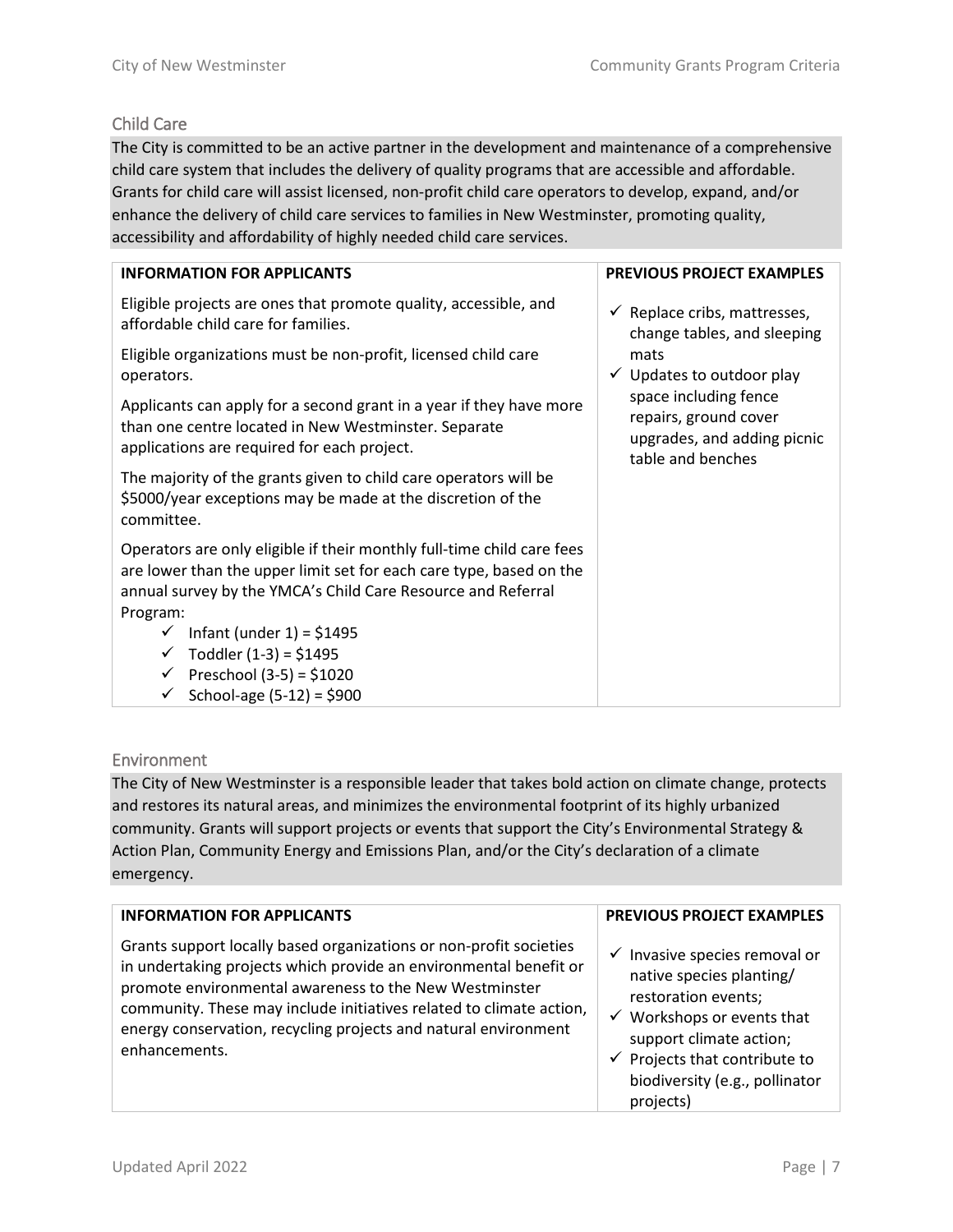| Organizations or non-profit societies not based in the City of New |
|--------------------------------------------------------------------|
| Westminster but wish to deliver an environmental project or event  |
| that serves the New Westminster community may be considered.       |

| <b>Other Program Areas</b>                                                                                                                                                                                                     |                                                                                                                                                                                                              |  |
|--------------------------------------------------------------------------------------------------------------------------------------------------------------------------------------------------------------------------------|--------------------------------------------------------------------------------------------------------------------------------------------------------------------------------------------------------------|--|
| <b>INFORMATION FOR APPLICANTS</b>                                                                                                                                                                                              | <b>PREVIOUS PROJECT EXAMPLES</b>                                                                                                                                                                             |  |
| Initiatives funded in this portfolio, also include initiatives for:<br><b>Seniors</b><br><b>Mental Health</b><br>$\checkmark$<br><b>Indigenous Peoples</b><br>✓<br><b>Youth Counselling</b><br>✓<br><b>Animal Welfare</b><br>✓ | $\checkmark$ Meals on Wheels<br>$\checkmark$ Youth Councillor at New<br>Westminster Youth Centre<br>$\checkmark$ Support for volunteer programs for<br><b>Canadian Mental Health Society</b><br>$\checkmark$ |  |

#### <span id="page-7-0"></span>Portfolio 2: Social and Cultural Vibrancy: Grants for 'Involvement'

A socially and culturally vibrant community is one where culture is integrated with our environment, our economic and our social lives, offering the opportunity for fulfillment and expression through access to sports, recreation, arts, culture, heritage, and community celebrations. Grants in this portfolio will fund organizations, projects, programs, services, events, or opportunities in the arts, culture, heritage, sport and recreation that: enable participation and increase access; enrich the vibrancy, expression, and creativity of our community; honour our unique heritage; and, create and recognize opportunities for achievement and innovation.

#### Staff Advisors

Each portfolio is staffed by staff advisors who are available to assist applicants. Staff advisors for this portfolio are:

<span id="page-7-1"></span>

| <b>Arts</b>                                            | Todd Ayotte, Manager,<br><b>Community Arts &amp; Theatre</b>      | tayotte@newwestcity.ca      | 604-515-3822 |
|--------------------------------------------------------|-------------------------------------------------------------------|-----------------------------|--------------|
| <b>Festivals &amp; Events</b>                          | Lisa Kemp, Program<br>Coordinator, Special Events                 | Ikemp@newwestcity.ca        | 604-515-3827 |
| Heritage                                               | Robert McCullough, Manager<br>of Museums and Heritage<br>Services | rjmccullough@newwestcity.ca | 604-527-4639 |
| <b>Youth Amateur</b><br>Sport & Sport<br><b>Travel</b> | Sloane Elphinstone,<br>Coordinator - Park Services                | selphinstone@newwestcity.ca | 604-777-5123 |
| <b>All Others</b>                                      |                                                                   | grants@newwestcity.ca       | 604-527-4523 |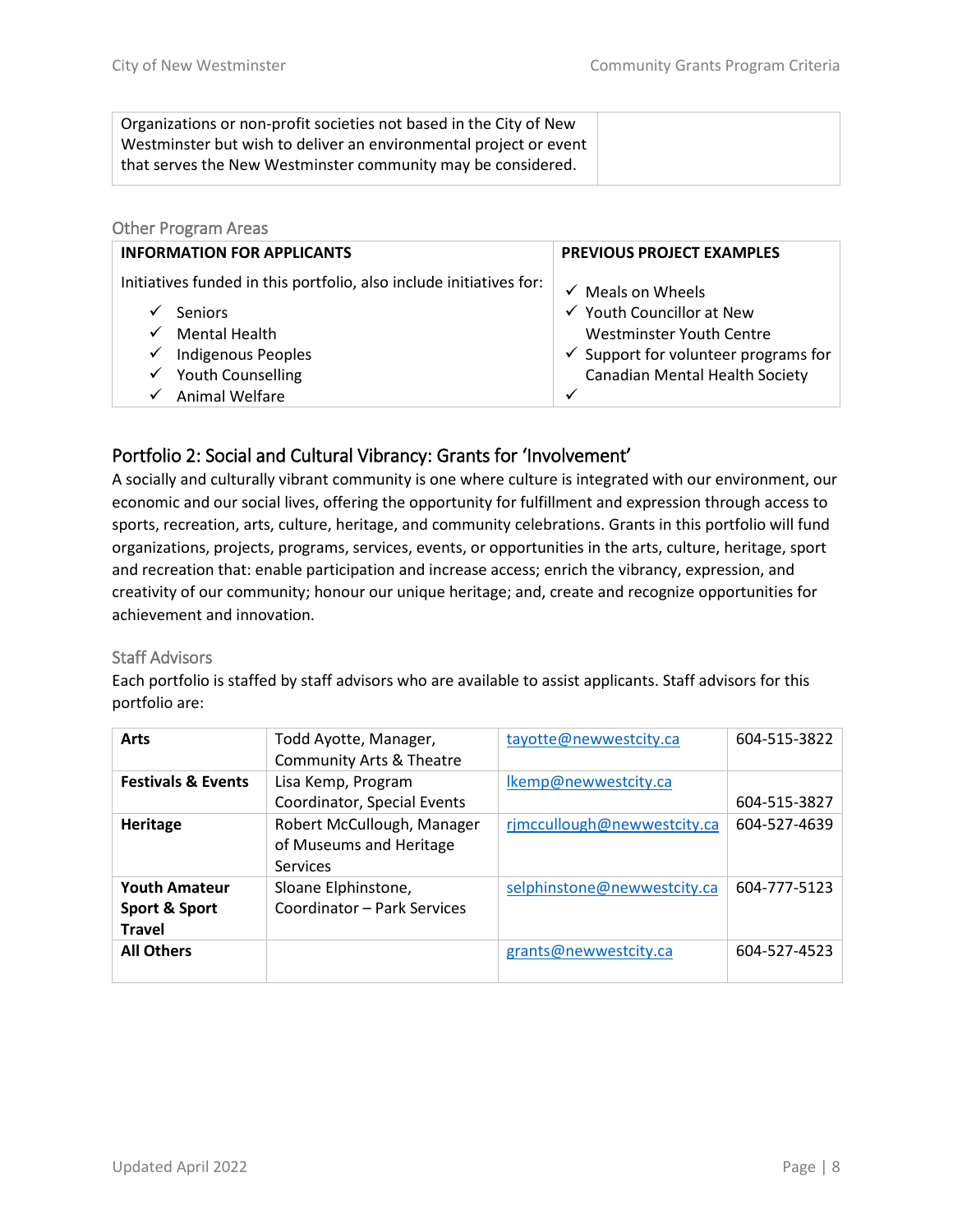#### Sport Travel Grants

In addition to the other grant types, New Westminster youth amateur sport teams and individuals may apply for travel assistance to national and international competitions. This is a special form of one time small grant with its own grant form.

#### **INFORMATION FOR APPLICANTS**

Under special circumstances, assistance may be considered for travel to provincial competitions or to remote or difficult travel destinations.

Grant Amounts:

| <b>INDIVIDUALS</b>                                     |                                                     |       |
|--------------------------------------------------------|-----------------------------------------------------|-------|
|                                                        | $\checkmark$ Travel outside the province but within | \$200 |
|                                                        | North America                                       |       |
|                                                        | $\checkmark$ Travel outside North America           | \$300 |
| TEAMS (Team Size – a minimum of 3 players and a coach) |                                                     |       |
|                                                        | $\checkmark$ Travel outside the province but within | \$800 |
|                                                        | North America                                       |       |
| $\checkmark$                                           | Travel outside North America                        |       |
|                                                        |                                                     |       |

completed with names, addresses and birth dates in order to show

the participation level of New Westminster residents.

#### **PREVIOUS PROJECT EXAMPLES**

- $\checkmark$  NAIG (North American Indigenous Games) in Ontario
- $\checkmark$  Royal Canadian Legion National Youth Track & Field Championship in Brandon, MB
- $\checkmark$  Canadian National Championship in Edmonton, AB

#### Amateur Sport

Grants support New Westminster youth sport organizations to increase participation; ensure a wide variety of activities are available for youth; encourage youth to become involved and exposed to new activities; focus on skill development and competition; and to enhance volunteer participation and development.

| <b>INFORMATION FOR APPLICANTS</b>                                                                                                                                                                                                                                                          | <b>PREVIOUS PROJECT EXAMPLES</b>                                                                                                                             |
|--------------------------------------------------------------------------------------------------------------------------------------------------------------------------------------------------------------------------------------------------------------------------------------------|--------------------------------------------------------------------------------------------------------------------------------------------------------------|
| Youth is defined as children and youth age 18 and under.                                                                                                                                                                                                                                   | $\checkmark$ Clinics: including safety and                                                                                                                   |
| Priority will be given to projects that improve and/or increase the<br>number of sporting opportunities, participation levels or skill<br>development as well as new or additional services or projects<br>within the organization.                                                        | respect in sport<br>$\checkmark$ Equipment - rental/moving<br>for hosting tournament<br>$\checkmark$ Referee, Umpire or Coaching                             |
| In order to be eligible, Sport Organizations must open their<br>membership and programs to any youth in New Westminster<br>wishing to participate. In addition, organizations must be able to<br>fund at least 50% of the costs required for the project and have a<br>board of directors. | Certification<br>✓ Volunteer Coaches<br>Training/Development Clinic<br>$\checkmark$ Leadership/Mentoring<br>Program<br>$\checkmark$ Free drop-in day event - |
| Sport Organizations must include a copy of their most current<br>registration list submitted to the organization's governing body<br>(e.g. BC Minor Hockey, BC Athletics, and BC Lacrosse Association)                                                                                     | come try the sport<br>Equipment replacement due<br>$\checkmark$<br>to change in regulation                                                                   |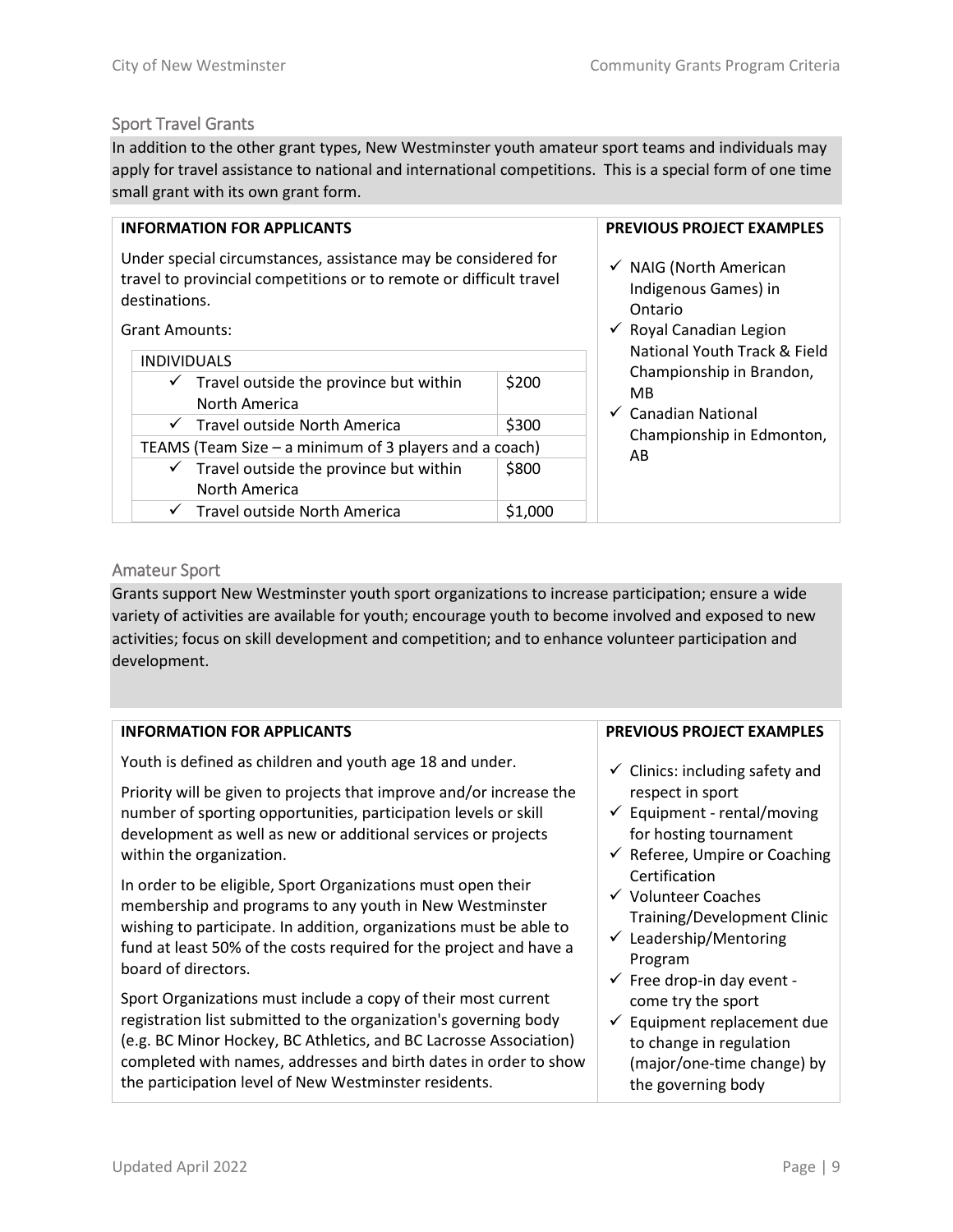|   | Eligible Requests:                                                                                                                                                                                                                 |  |
|---|------------------------------------------------------------------------------------------------------------------------------------------------------------------------------------------------------------------------------------|--|
| ✓ | uniforms will be considered an eligible use of funds, when<br>uniforms form part of the heritage aspect of an<br>organization, and the City has not funded uniforms in the<br>past 10 years                                        |  |
| ✓ | expenses related to hosting tournaments or competitions<br>in New Westminster. i.e. transportation of equipment to<br>tournament site, additional equipment rental costs, etc.                                                     |  |
| ✓ | professional development is eligible as long as it includes a<br>component targeted to the development of volunteer<br>coaches and not be used solely for hiring of paid coaches<br>and/or professional player development coaches |  |
|   | Ineligible Requests:                                                                                                                                                                                                               |  |
| ✓ | expenses related to the rental of City facilities where the<br>fees charged are already subsidized for amateur sport                                                                                                               |  |
| ✓ | awards including bursaries are not an eligible use of funds                                                                                                                                                                        |  |
|   | food purchases for the public, athletes, or members of the<br>organization                                                                                                                                                         |  |

#### Arts

The arts portfolio encourages and welcomes projects that contribute to the development of the arts in the city and advance the vision for the arts as articulated in the City's Arts Strategy and Theatre Strategy. The grant program considers innovative projects and programs that broaden participation and engagement, support artists, develop audiences and increase equity, inclusion and accessibility to the arts.

#### **The arts are reflective of the community's creativity and identity and include:**

- $\checkmark$  Visual Arts all visual representations of the community's creativity, such as painting, drawing, sculpture, crafts, print making, graphics, fabric arts
- $\checkmark$  Literary Arts the written record of the community's creativity, including creative writing, poetry, prose
- $\checkmark$  Performing Arts the public performance of the community's creativity, including music, drama, dance, theatre, opera
- $\checkmark$  Media Arts creative expression using all available forms of technology, including photography, publishing, TV, radio, film, video and audio recording, digital and computer graphic arts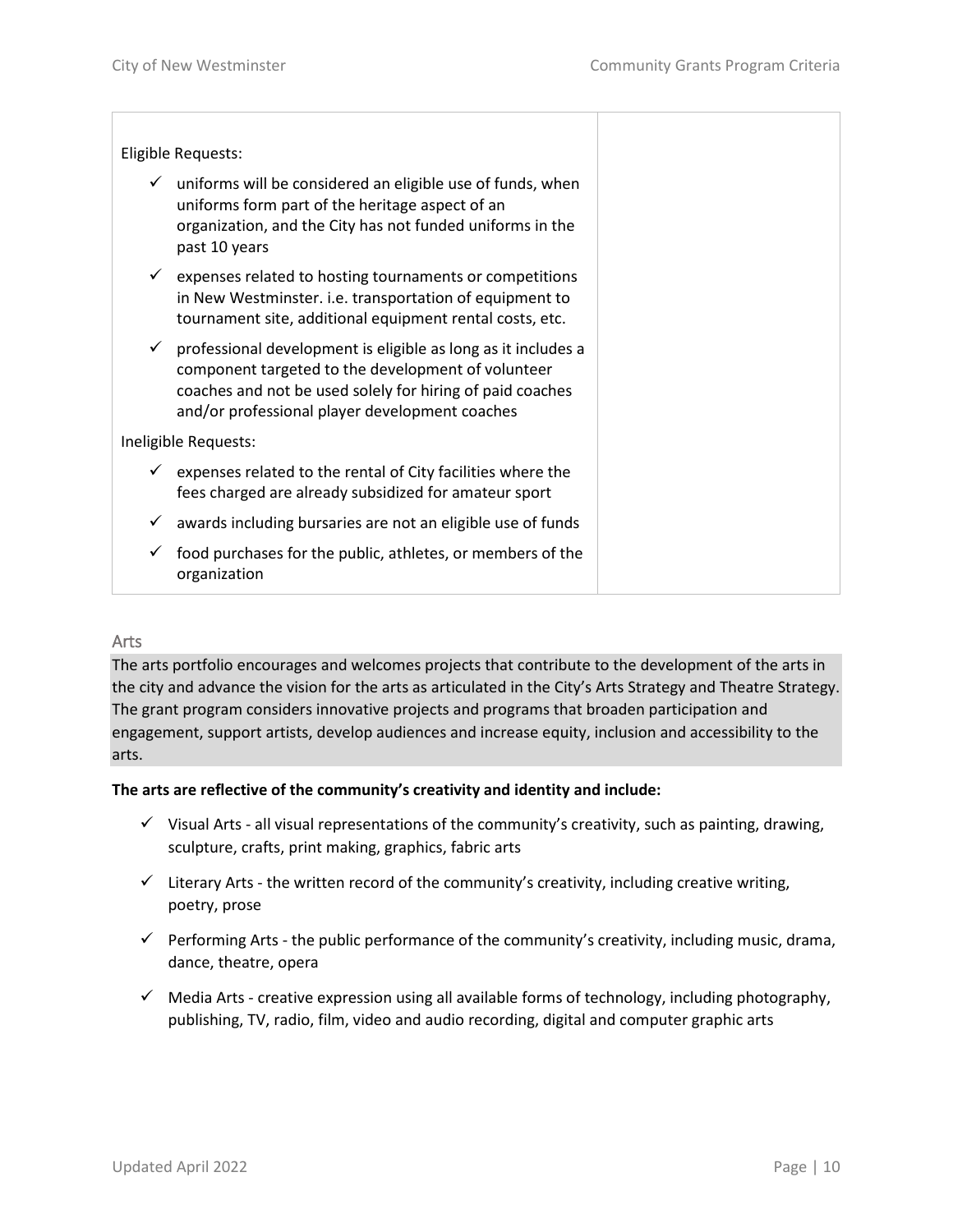| <b>INFORMATION FOR APPLICANTS</b>                                                                                          | <b>PREVIOUS PROJECT EXAMPLES</b>                               |  |  |
|----------------------------------------------------------------------------------------------------------------------------|----------------------------------------------------------------|--|--|
| City of New Westminster Arts Strategy Goals:<br><b>Communicate:</b> Increase public awareness of the arts.<br>$\checkmark$ | $\checkmark$ Queensborough Special<br>Projects Committee Mural |  |  |
| Nurture: Cultivate support for artists and develop<br>✓<br>audiences.                                                      | Project<br>$\checkmark$ New West Film Society -                |  |  |
| Include: Increase inclusion and accessibility in the arts.<br>✓                                                            | New West Film Fest<br>$\checkmark$ Savage Production Society - |  |  |
| Generate: Create economic opportunities and increase<br>✓<br>contribution to the arts.                                     | <b>Indigenous Performing Arts</b><br>in New Westminster        |  |  |
| Innovate: Embrace and encourage innovative ideas.<br>✓                                                                     |                                                                |  |  |
| Click here for the full Arts Strategy                                                                                      |                                                                |  |  |
| Eligible requests include, but are not limited to community art<br>projects, workshops, programs and events                |                                                                |  |  |
| Ineligible Requests and restrictions:                                                                                      |                                                                |  |  |
| Music and performance rights<br>✓                                                                                          |                                                                |  |  |
| Direct grants to individual artists<br>✓                                                                                   |                                                                |  |  |
| Travel                                                                                                                     |                                                                |  |  |
| Projects based in other municipalities<br>✓                                                                                |                                                                |  |  |
| Costumes and uniforms are eligible for New Westminster<br>✓<br>based organizations only                                    |                                                                |  |  |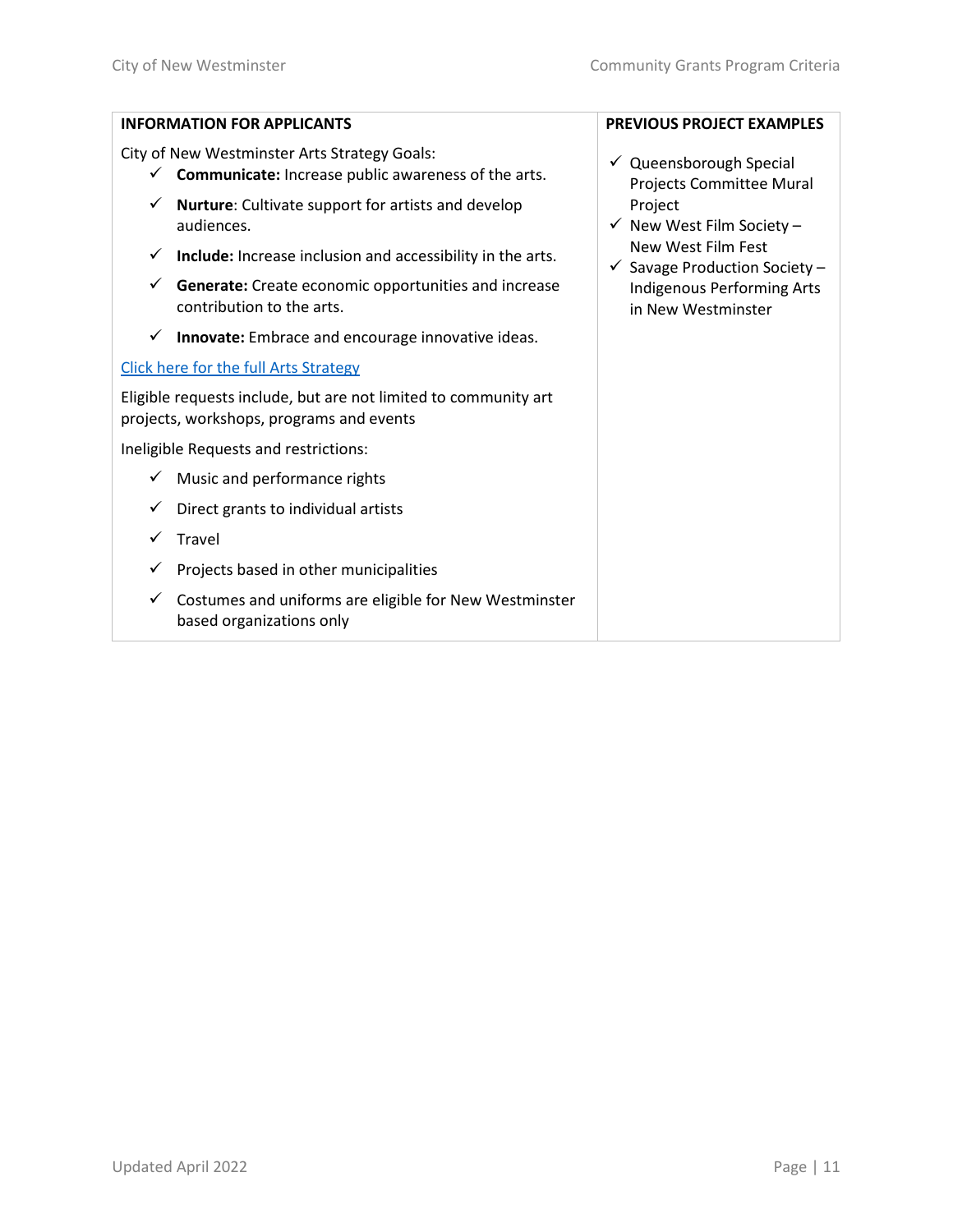#### Community Festivals and Events

Grants for Community Festivals and Events are intended to assist New Westminster not-for-profit organizations with the delivery of festivals and events in the community. Events must benefit the community, add value to a neighbourhood, contribute to building community pride, and encourage community interaction and spirit. The events must align with the City's values for a healthy and vibrant community.

| <b>INFORMATION FOR APPLICANTS</b><br>Community Events are eligible to apply for 1, 2 or 3 years of |                                                                                    | <b>PREVIOUS PROJECT EXAMPLES</b>                        |
|----------------------------------------------------------------------------------------------------|------------------------------------------------------------------------------------|---------------------------------------------------------|
| funding and may re-apply after each term. Funding will be<br>awarded as follows:                   |                                                                                    | $\checkmark$ RiverFest<br>$\checkmark$ Fridays on Front |
|                                                                                                    | <b>CASH GRANT:</b>                                                                 |                                                         |
|                                                                                                    | Year 1- up to 80% of the demonstrated financial need                               |                                                         |
|                                                                                                    | Year 2 - up to 65% of the demonstrated financial need                              |                                                         |
|                                                                                                    | Year 3 - up to 50% of the demonstrated financial need                              |                                                         |
|                                                                                                    | After Year 3 - up to 50% of the demonstrated financial need                        |                                                         |
|                                                                                                    | to a maximum of \$6,000                                                            |                                                         |
|                                                                                                    | <b>CITY SERVICES:</b>                                                              |                                                         |
|                                                                                                    | Up to 100% of estimated City Service expenses to a maximum<br>of \$7,500 each year |                                                         |

#### **Heritage**

Heritage is a component of what makes New Westminster unique. It includes the history, ideas and memories of local people that are reflected, embraced and celebrated. Heritage is the endowment that each generation receives, reworks and passes on. It comprises intangible features such as storytelling, memories, dance, traditional knowledge and the production of traditional crafts. It is also the legacy of physical artefacts and artworks, buildings, historic places, landscapes and monuments worthy of preservation for the future.

Grants assist New Westminster based organizations with the delivery of heritage programs, projects, and events. Grants will support initiatives such as programs, workshops, tours, plaques and interpretive features, collection preservation, special events, and museum and archival programs.

| <b>INFORMATION FOR APPLICANTS</b>                                           | <b>PREVIOUS PROJECT EXAMPLES</b>         |
|-----------------------------------------------------------------------------|------------------------------------------|
| Eligible Projects and Programs include:                                     | $\checkmark$ National Indigenous Peoples |
| Enhancing the current plaque program                                        | Day celebrations                         |
| Museum and archival programs (external)<br>$\checkmark$                     | $\checkmark$ Virtual Heritage tours      |
| New heritage programs or community workshops<br>$\checkmark$                | $\checkmark$ Medicine Wheel Labyrinth    |
| Heritage tours                                                              | $\checkmark$ Interpretive signage and    |
| Interpretive signage<br>✓                                                   | $\checkmark$ Museum gallery equity       |
| Heritage preservation projects<br>✓                                         | review and updates                       |
| Special Events to promote Heritage Week and other<br>$\checkmark$           | $\checkmark$ New Westminster Heritage    |
| heritage events, celebrations, conferences, or workshops                    | <b>Foundation home</b>                   |
| Organizing the Royal City Builders' Awards: Heritage Shield<br>$\checkmark$ | restoration grants                       |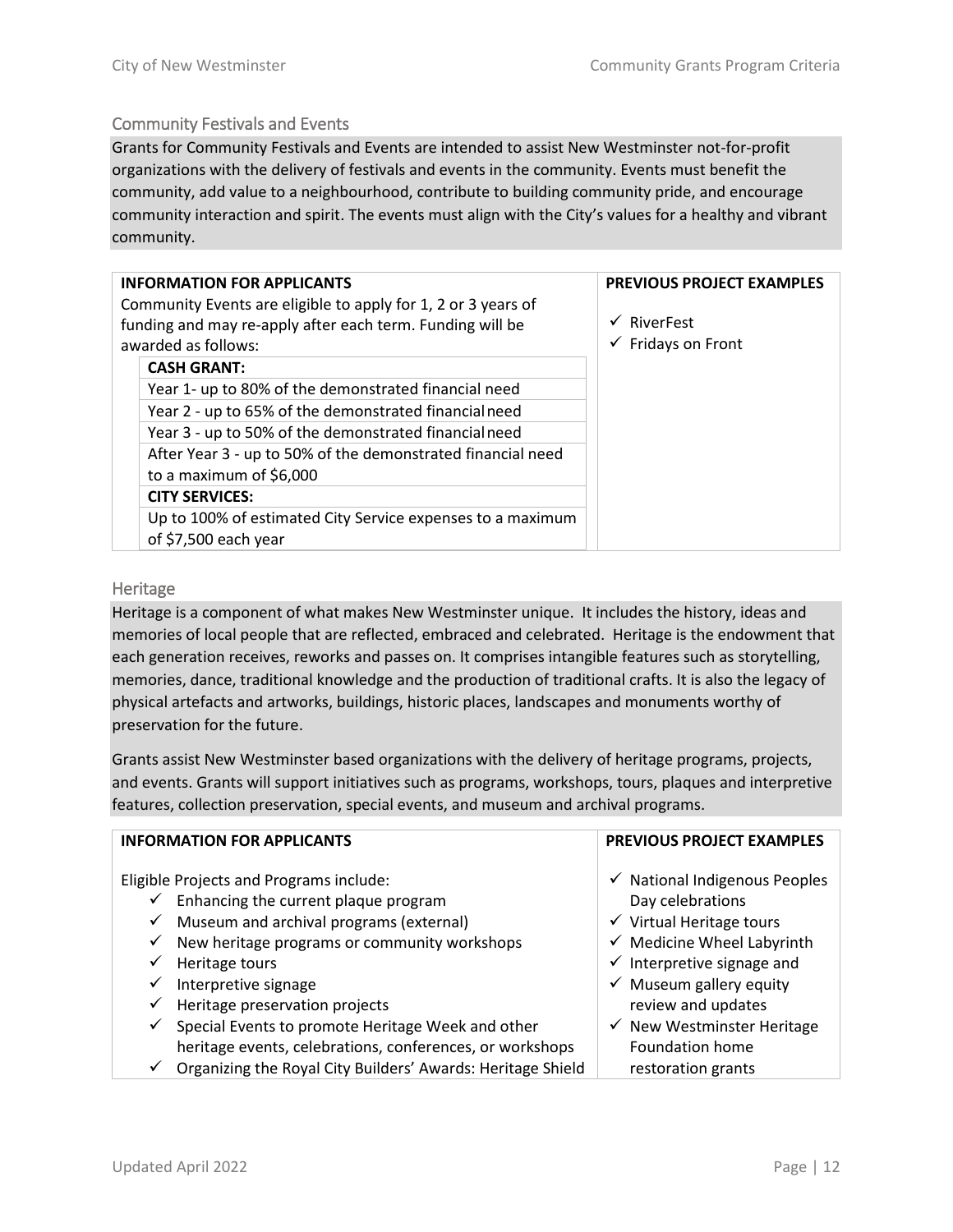|                                | $\checkmark$ Conservation monitoring<br>equipment |
|--------------------------------|---------------------------------------------------|
| <b>Rob Other Program Areas</b> |                                                   |

| <b>INFORMATION FOR APPLICANTS</b>                                                                                              | <b>PREVIOUS PROJECT EXAMPLES</b> |  |
|--------------------------------------------------------------------------------------------------------------------------------|----------------------------------|--|
| Initiatives funded in this portfolio, also include initiatives such as:<br>$\checkmark$ Adult and Seniors Recreation and Sport | $\checkmark$ Leadership programs |  |
| Dry Grad Event<br>$\checkmark$                                                                                                 |                                  |  |

#### <span id="page-12-0"></span>Portfolio 3: Community Economic Activators

Enhancing the economic opportunities in our community increases the wellbeing of our residents. Grants in this portfolio are provided to initiatives that play a significant role in enhancing tourism and the economic development of New Westminster. The following types of organizations are eligible to apply for Community Economic Activator grants:

- $\checkmark$  New Westminster based Business Improvement Associations
- $\checkmark$  New Westminster based Chambers of Commerce
- $\checkmark$  New Westminster based associations that promote tourism within New Westminster

#### Staff Advisors

Each portfolio is staffed by staff advisors who are available to assist applicants, these will be assigned based on the grants specific requirements in this portfolio:

| <b>Festivals &amp; Events</b> | Lisa Kemp, Program          | Ikemp@newwestcity.ca  |              |
|-------------------------------|-----------------------------|-----------------------|--------------|
|                               | Coordinator, Special Events |                       | 604-515-3827 |
| <b>All Others</b>             |                             | grants@newwestcity.ca | 604-527-4523 |

#### Emerging Economic and Tourism Events

Grants for Emerging Economic and Tourism Festivals and Events are intended to assist New Westminster not-for-profit organizations with the delivery of festivals and events in the community. These grants are for major tourism events with an economic return. The events must demonstrate a positive impact on economic growth, attract media exposure, and are marketed to and attract tourists.

| <b>INFORMATION FOR APPLICANTS</b>                                                                                                              | <b>PREVIOUS PROJECT EXAMPLES</b>                      |
|------------------------------------------------------------------------------------------------------------------------------------------------|-------------------------------------------------------|
| Emerging Economic and Tourism Events are eligible to apply for 1,<br>2 or 3 years of funding.                                                  | $\checkmark$ Uptown Live<br>√ New West Pride Festival |
| After 3 years of successful growth and demonstrated sustainability,<br>the event may be eligible for Signature Economic and Tourism<br>status. |                                                       |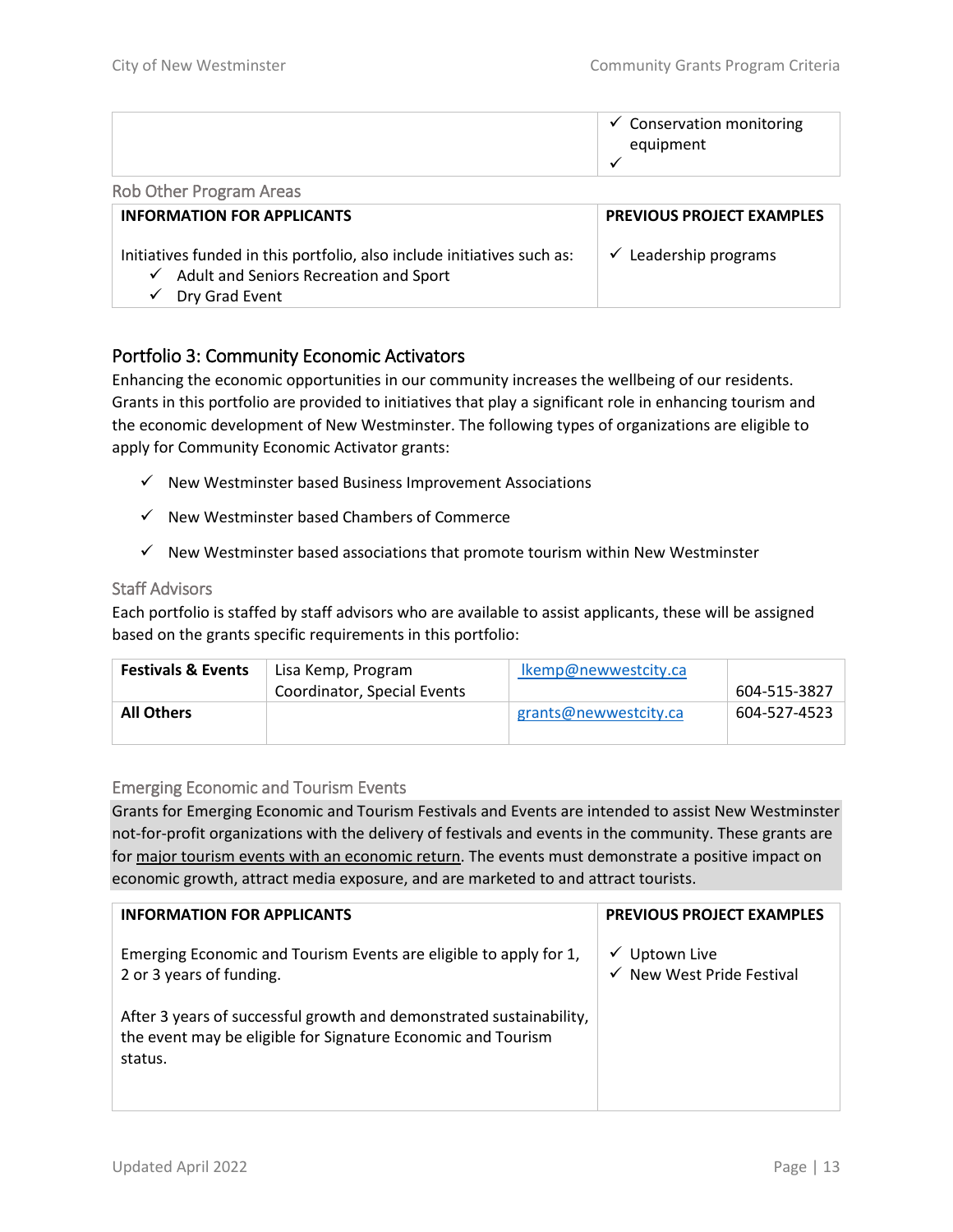|              | <b>CASH GRANT:</b>                                                                      |
|--------------|-----------------------------------------------------------------------------------------|
| $\checkmark$ | Year 1- up to 80% of the demonstrated financial<br>need                                 |
| $\checkmark$ | <b>Year 2</b> - up to 65% of the demonstrated financial<br>need                         |
| $\checkmark$ | Year 3 - up to 50% of the demonstrated financial<br>need                                |
| $\checkmark$ | After Year 3 - up to 50% of the demonstrated<br>financial need to a maximum of \$15,000 |
|              | <b>CITY SERVICES:</b>                                                                   |
| $\checkmark$ | Up to 100% of estimated City Service expenses to a<br>maximum of \$16,00 each year      |

Signature Economic and Tourism Events

Grants for Signature Economic and Tourism Events are intended to assist New Westminster not-forprofit organizations with the delivery of major tourism events that see a significant economic return (only festivals and events that have demonstrated 3 years of successful growth and demonstrated sustainability are eligible to apply). Events must have a positive impact on economic growth, earn considerable media exposure, attract significant attendance relevant to the site capacity and have a substantial number of sponsors.

| <b>INFORMATION FOR APPLICANTS</b> |                                                                                                                                         | <b>PREVIOUS PROJECT EXAMPLES</b>                                     |
|-----------------------------------|-----------------------------------------------------------------------------------------------------------------------------------------|----------------------------------------------------------------------|
|                                   | Signature Economic and Tourism Events are eligible to apply for up<br>to 3 years of funding and may re-apply following the 5-year term. | $\checkmark$ Recovery Day BC<br>$\checkmark$ New Westminster Farmers |
|                                   | <b>CASH GRANT:</b>                                                                                                                      | Market                                                               |
|                                   | Year 1- up to 80% of the demonstrated financial need                                                                                    |                                                                      |
|                                   | Year 2 - up to 65% of the demonstrated financial need                                                                                   |                                                                      |
|                                   | Year 3 - up to 50% of the demonstrated financial need                                                                                   |                                                                      |
|                                   | After Year 3 - up to 50% of the demonstrated financial need<br>to a maximum of \$20,000                                                 |                                                                      |
|                                   | <b>CITY SERVICES:</b>                                                                                                                   |                                                                      |
|                                   | Up to 100% of estimated City Service expenses (includes                                                                                 |                                                                      |
|                                   | police, fire, engineering, road closure contracts, permits, and<br>partnered marketing)                                                 |                                                                      |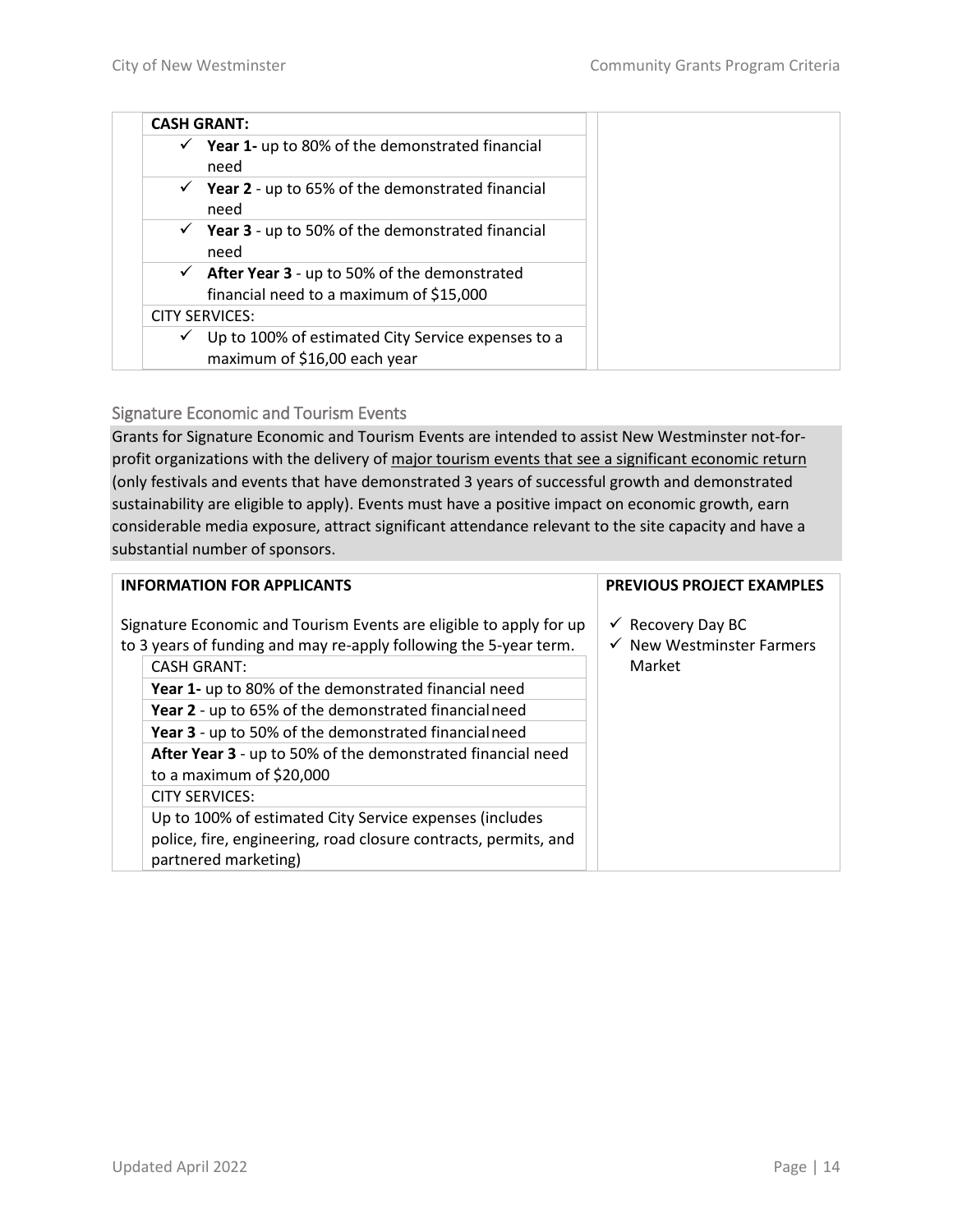# <span id="page-14-0"></span>Applications

#### <span id="page-14-1"></span>General Information

- 1. The City encourages organizations to apply for one grant (this may contain multiple projects) per intake but if different grants types are being applied for multiple applications will be accepted. However, the City reserves the right to prioritize the applications received from the same applicant and fund some, none, or all the applications.
- 2. Funding of all projects needs to be on a matching funds basis. This is to show the City that the project has community support. The matching funds may be in the form of cost-sharing which is indicated by sponsorship, donations, volunteers, or subsidies from organizations i.e. lower rents for smaller organizations.
- 3. Applicants not based in the City of New Westminster, but wish to deliver a program that serves the New Westminster community:
	- a. Must provide significant services to marginalized or at-risk groups in New Westminster who otherwise would not receive this type of service; or,
	- b. Where there is no comparable organization based in New Westminster and the service does not duplicate that provided by another organization already offered in New Westminster.

#### EXAMPLE

Immigrant Services Society of BC is based in Vancouver but provides settlement services and language training in New Westminster for refugees and immigrants to Canada who reside in the city.

- 4. Food is an eligible expense when the serving of the food is an essential cultural element or pivotal to the success of the event or project. Each request will be evaluated on its unique circumstances, please discuss with City staff when developing your grant application. Providing snacks for volunteers and participants would not be considered eligible.
- 5. Staff wages and administrative costs are not an eligible expense outside of the multi-year grants.
- 6. Gift certificates, swag, prizes or cash prizes and trophies are not an eligible expense. The grant does not provide for volunteer incentives for involvement or prizes for the public and swag, such as promotional items, or t-shirts for volunteers. Grant applications might include them but the City will not fund them.
- 7. Successful grant applications will be made public. To further our goal of open and transparent government, the City of New Westminster will publish all successful grant applications on our public Open Data website. To protect the confidentiality of your organization and volunteers, the applicant information, the declaration and supporting documentation for each grant will not be included on the website.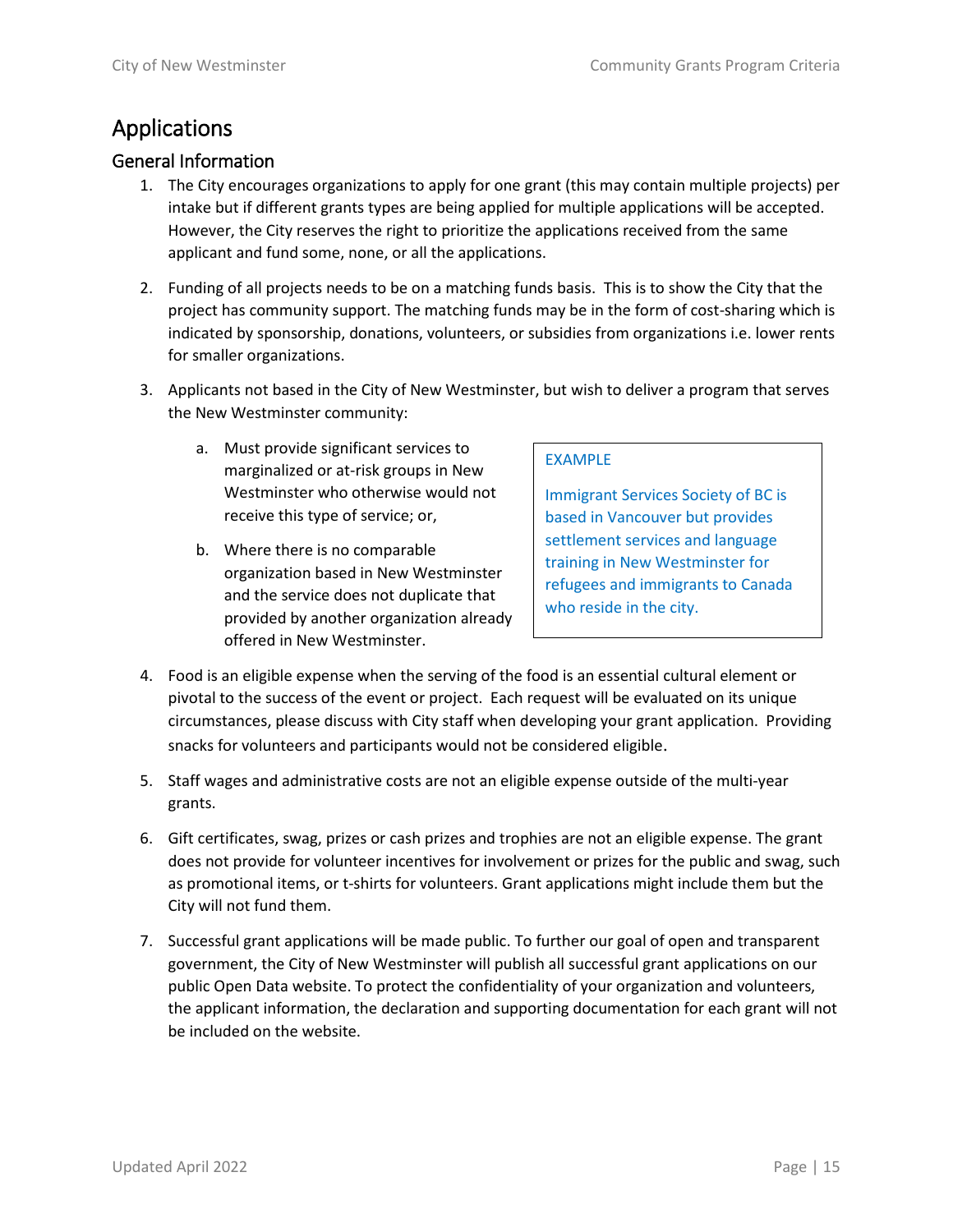#### Health Authority Protocols

The grant application in contains questions to help the City and the grant reviewers understand the organizations response to any potential health authority protocols and any challenges related to the recovery from the COVID-19 pandemic. . It addresses the following points:

- 1. How will you adapt to any challenges that may be caused by future public health protocols?
- 2. How will the grant help you move forward through the recovery from the COVID-19 pandemic?

#### <span id="page-15-0"></span>Alignment with the City's Strategic Plan

Applicants are requested to show how their project advances the City's Strategic priorities. Applicants may choose one or more strategic priorities that align with their initiative. Click here to see the City's [Strategic Plan.](https://www.newwestcity.ca/city_hall/mayor_and_council/strategic-plan)

#### <span id="page-15-1"></span>Application Process

- 1. The online application is hosted in the Benevity software system. Please note that any personal information that you disclose to Benevity is stored on servers located in the United States and as such is subjected to US Law.
- 2. City Staff are available to discuss and review applications prior to the deadline. Applicants are encouraged to contact the appropriate City staff as early as possible about their applications or contact [grants@newwestcity.ca](mailto:grants@newwestcity.ca) and a staff member will be assigned to your application. See contact information listed above under "Portfolios."
- 3. Festivals and Events and Projects must have had their City Services approved by the City's Special Events Department prior to applying for a grant in support of the festival or event and projects. This may take up to four weeks, so applicants must contact [grants@newwestcity.ca](mailto:grants@newwestcity.ca) by September 10 to allow for this process. City Services are not available for small one time grants, however civic facility rentals are eligible through a cash request.
- 4. Applicants must show matching funds or cost sharing or other sources of funding and/or support for the project. Ideally this is the support of other granting organizations such as United Way, federal or provincial government, fees, private donations, etc. If these are not accessible to your organization, the City will accept volunteer time contributions, or reduced rent from an organization.

#### <span id="page-15-2"></span>Grant Types

#### One Time Small Grants

This has two grant streams within it. The one time small grant and the athlete travel grant.

- 1. One-Time Small grants are available to applicants applying in the Community Livability and Social Equity portfolio and the Social and Cultural Vibrancy Portfolio. They are not available in the Community Economic Activators Portfolio.
- 2. One-Time Small grants are available to organizations that are incorporated as a non-profit society and/or a registered charity as well as service organizations and community organizations.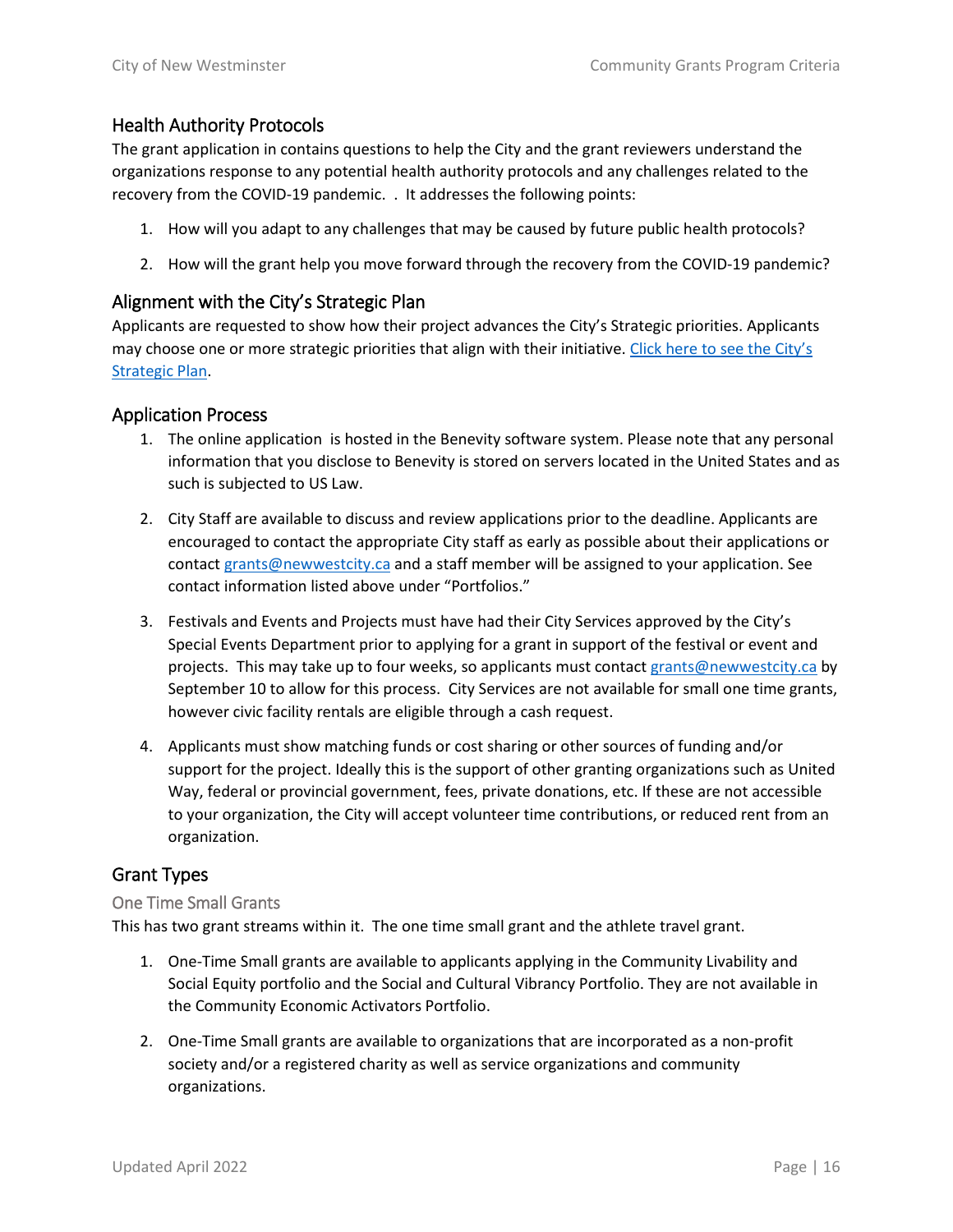- 3. Applicants can apply for amounts up to \$3,500.
- 4. The grants are open twice a year in April 1 (Spring), and August (Summer) .
- 5. Eligible requests include small community projects, events, equipment, services, staff professional development, City facilities rentals and athlete travel. City services are not an eligible request.
- 6. Applications received in Spring and Summer must be for current year emergent needs. Emergent needs are items, projects, or activities that arise after the August - October granting period (Fall), and it is not optimal to wait for funding until the City's fall granting cycle. This does not mean it is an emergency situation. It may mean an opportunity has arisen that was unexpected. This includes athlete/sports team travel grants where the team or athlete has earned or been selected to attend a national or international sporting event.
- 7. Loss of funding from another funder does not constitute an emergent need. Replacing this lost funding is not an eligible request.
- 8. Deficit financing is not an eligible request.
- 9. Funds granted must be used in the year granted and report submitted to the City by December 16.
- 10. Individuals are eligible to apply for sport travel grants. This is the only circumstance in which an individual may apply for a grant.
- 11. Applicants may only be awarded a one-time small grant once every two years.
- 12. Projects that have been declined for another type of City grant are not eligible to apply for onetime small grants for components of the declined application.

#### Project and Event Grants

- 1. Project and Event Grants are available to organizations that are incorporated as a non-profit society and/or a registered charity as well as service organizations and community organizations.
- 2. Applicants can apply for amounts up to \$20,000. However, most grants will be significantly less than \$20,000. In previous years, most grants have ranged from \$500 to \$7,000.
- 3. Eligible requests include annual program delivery costs, one-time projects, capital items essential to program delivery, seed money to develop and launch new programs or ideas, events, equipment, services, and staff professional development that achieve the goals of the portfolio.
- 4. Applicants are eligible to apply for Project and Event Grants annually.
- 5. The project must be completed within the year that funding is approved.
- 6. Recipients of project and event grants are required to submit a Project or Event Evaluation Report, a Snapshot of Success report and receipts to receive payment of the grant.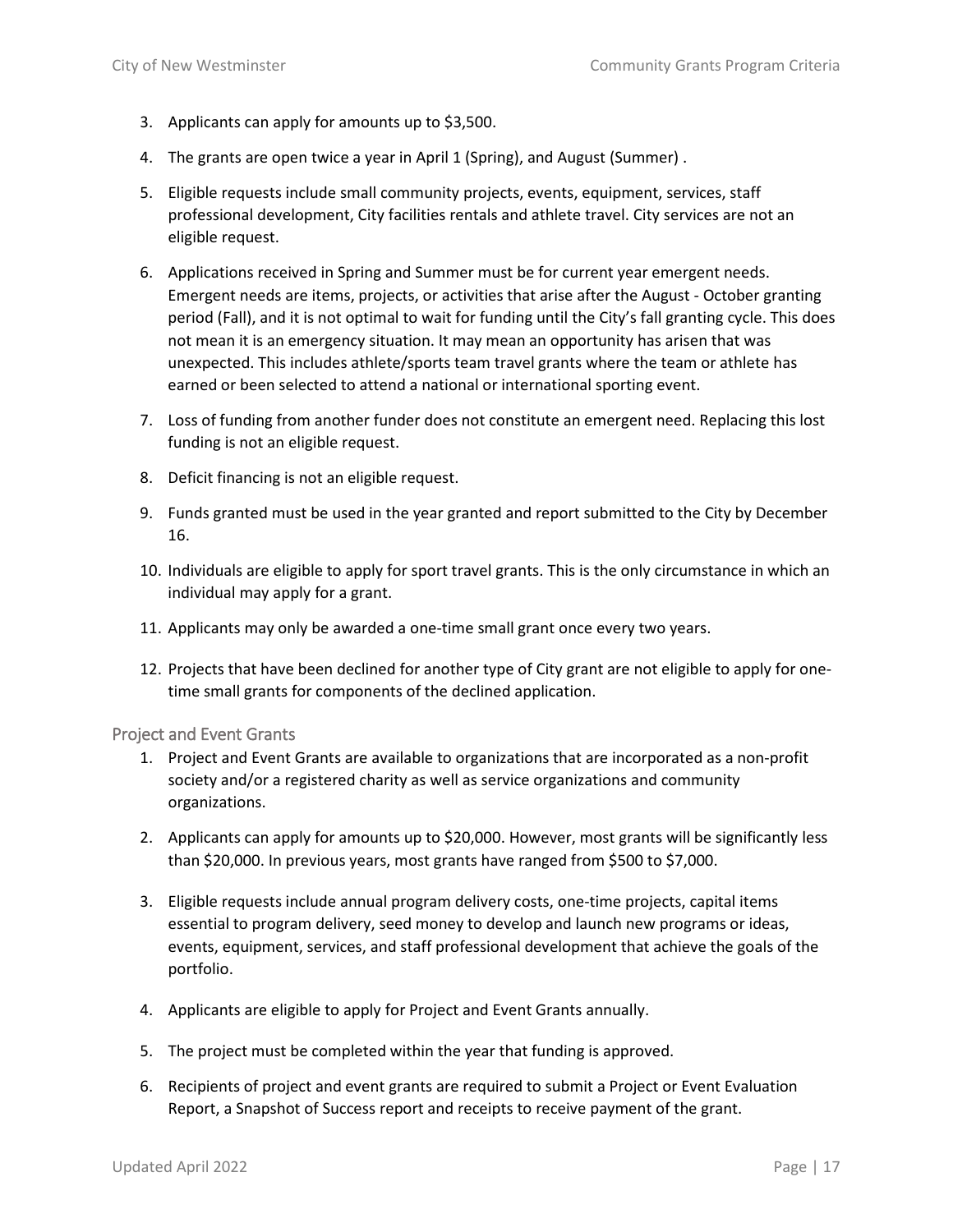- 7. The application includes a section to attach supporting documents including:
	- a. minutes of the organization's Annual General Meeting (AGM)
	- b. recent financial statements as presented at the last AGM
	- c. constitution and bylaws
	- d. Budget for the project and event
	- e. documentation that verifies the request.

Applicants must attach the listed documentation if such documents (or similar) exist within the organization. In cases where the applicant organization does not have such documentation, they are not required to include the attachment. Failure to include existing documentation with the application will be considered unfavourably in the adjudication of the application.

#### Multi-Year Funding

Multi year funding is to support and sustain the work of mature, registered not-for-profit that deliver consistent, meaningful, and original local programming and services, demonstrate sustainable administrative practices and organizational structures, and play a leadership role in enriching and enlivening New Westminster.

- 1. Multi-Year funding is meant to assist non-profit societies and/or registered charities with delivery of major services to the community. Service organizations and community organizations are not eligible to apply.
- 2. In the past, "Partnership Grants" were established to fund long-term, deeply enmeshed organizations in New Westminster that required funding for operational costs for rent, personnel, etc. The finance department at the City will maintain a list of eligible organizations. These grants are now handled under the individual portfolios with the expectation that most will be multi-year grants.
- 3. Multi-year funding is only available for pre-qualified applicants. This means that applicants must discuss their programs and services with a staff member in advance of submitting the application (see above under the applicable Portfolio for staff contact information). To determine if the applicant qualifies to apply for multi-year funding, the staff member will review the organization against the following criterion:
	- A. Does the organization have a clear and relevant mandate
	- B. Does the organization demonstrate a significant history of programming and service in the City of New Westminster with proven community impact
		- i. Be based in New Westminster and/or deliver meaningful programs or services to the New Westminster community
		- ii. Have received at least five (5) project grants from the City of New Westminster and satisfactorily submitted all final reports
		- iii. Provide programs and services that are open and accessible to all New Westminster residents
	- C. Does the organization demonstrate financial stability: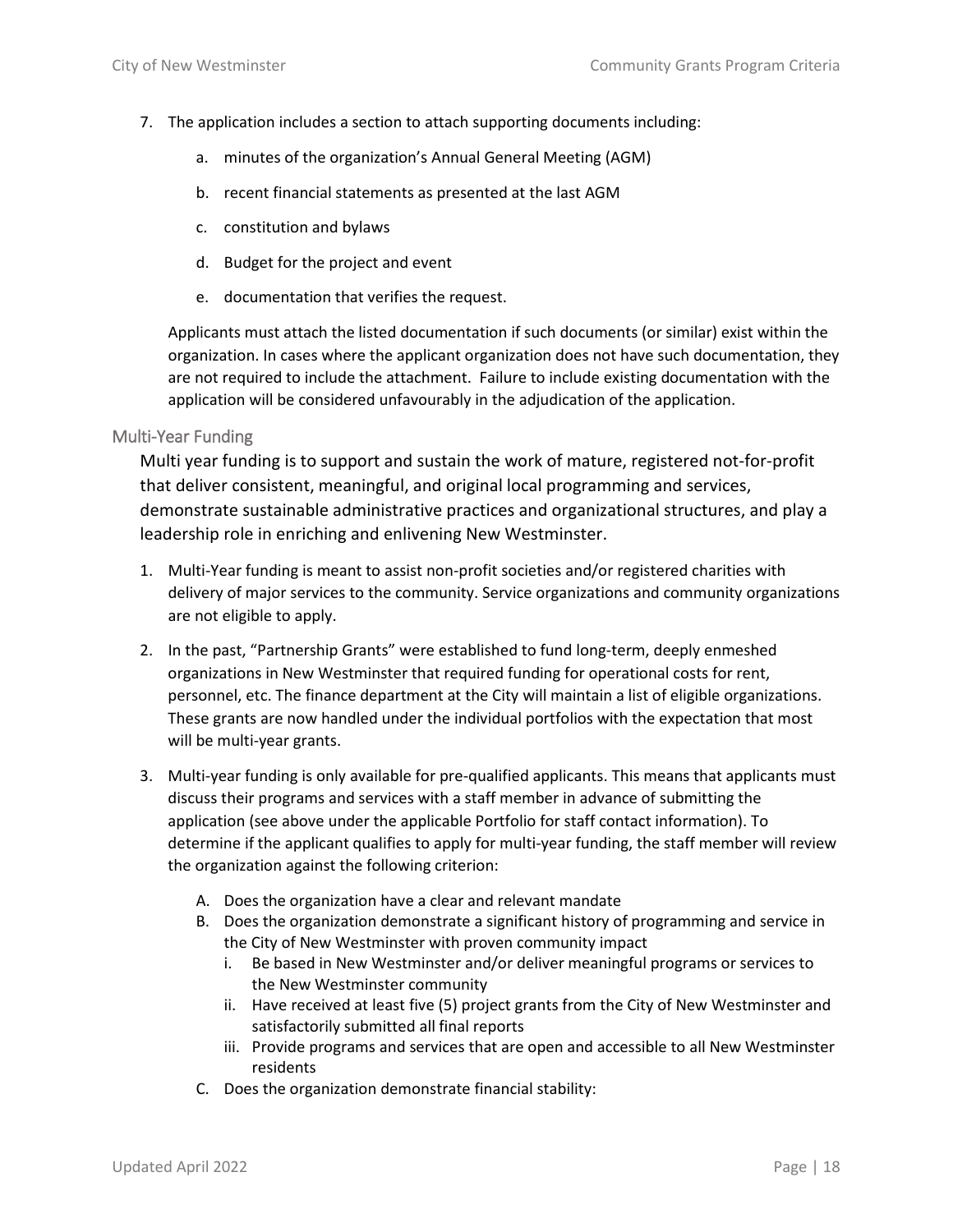- i. Provide evidence of diversified cash revenue including earned revenue, fundraising, donations, and other grants
- ii. Provide financial statements as presented at the last AGM
- iii. Are able to provide matching funds for the initiative.
- D. Does the organization demonstrate organizational capacity and sustainability:
	- i. Have been operating for 10 (ten) years as registered not-for-profit society in good standing
	- ii. Be supported by an active volunteer Board of Directors
	- iii. Have experienced and capable leadership and administrators, and maintain effective organizational structures
- E. Does the organization have community support
	- i. Demonstrated public use of the project or event
	- ii. Public donations
		- iii. Significant volunteer levels.
- 4. Applicants may apply for up to \$75,000 per year for up to 3 years. Most grants will be significantly less than \$75,000 per year.
- 5. Eligible requests include program delivery, events, or operational costs for organizations delivering long-term programs in the City and/or for New Westminster residents.
- 6. An application for multi-year funding does not guarantee that multi-year funding will be granted. The Advisory Committee may approve only one year of funding or decline to fund the application.
- 7. Funding is available for up to three years. New applications are not required to be submitted until the end of the granting term. For example, if an applicant received a 3-year multi-year grant in January 2020, the applicant does not need to re-apply until the fall of 2022.
- 8. Recipients of multi-year grants are required to submit an annual Statement of Accountability and a Snapshot of Success report.
- 9. The following criteria is used to assess multi-year grant applications:
	- a. Demonstration that other community organizations are partnering in providing the service to avoid duplication of services or this is the sole organization providing the services.
	- b. Evidence of need for the service.
	- c. Demonstration that the services provide a significant benefit to the City and its residents through a qualitative and quantitative analysis.
	- d. Level of community support through public attendance and donation levels including the number of local volunteers.
	- e. Evidence of clear goals and expected outcomes.
	- f. Uniqueness i.e. does not duplicate but may complement an existing service.
	- g. The organization is providing matching funds.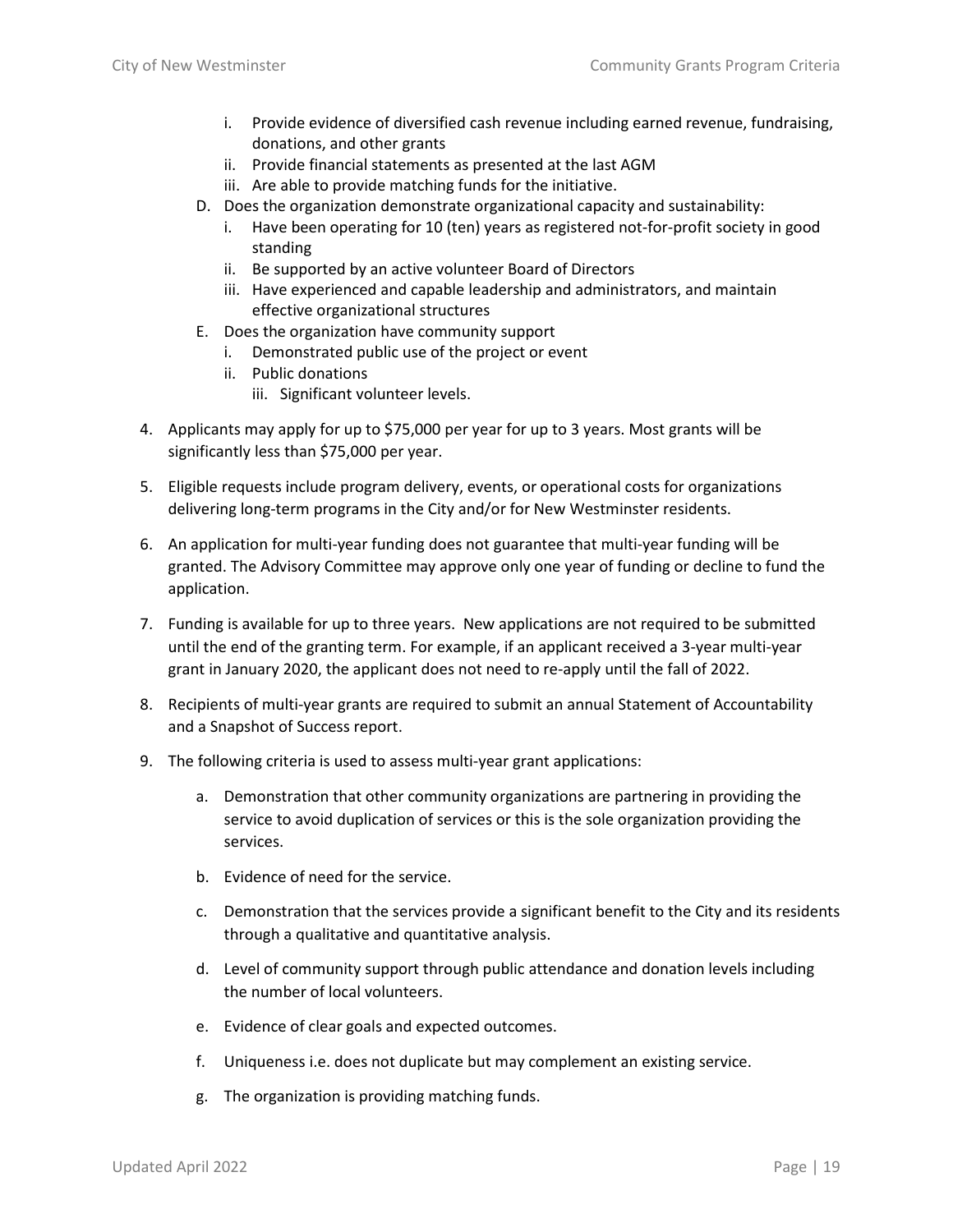- h. Amount of funding requested related to the number of residents served.
- i. Rationale for requesting an increase grant amount over previous grants received.
- 10. Festival and event funding is determined based on a formula, based on the scope of the event, with declining amounts each year. Please see the previous portfolios sections for a chart of grant sizes for festivals and events.

#### <span id="page-19-0"></span>Applying for City Services

- 1. Applicants that are applying for City Services as part of their applications must obtain an estimate for the planned City Services prior to applying for a grant and submit it with the application form.
- 2. The process of obtaining an estimate must be initiated well in advance of the grant application deadline as it may take up to four weeks to develop an estimate for large initiatives and festivals so applicants must contact the special events department by September 16, 2022 to allow for this process.
- 3. FESTIVALS AND EVENTS:
	- a. For repeat festivals and events, when your event is over you will receive a letter with the actual city service costs from your event. This aids in guiding you when estimating the City Services for the following year.
	- b. For new festivals or events, a staff member will meet with the applicant to develop an estimate that fulfills the needs of the event. For large scale events, a full estimate will be created.
- 4. To obtain an estimate, contact grants@newwestcity.ca.
- 5. Use of City facilities is not included as part of City Services, except in exceptional circumstances. Facilities are already made available to user groups at a discounted rate. Facilities are defined as any designated or passive bookable space(s) within indoor City recreation facilities and bookable outdoor spaces and structures. Dates of use should be provided on the application form.
- 6. Applicants may choose to only apply for City Services. In this case the application will be approved by City staff and will not go to the advisory committee for approval.